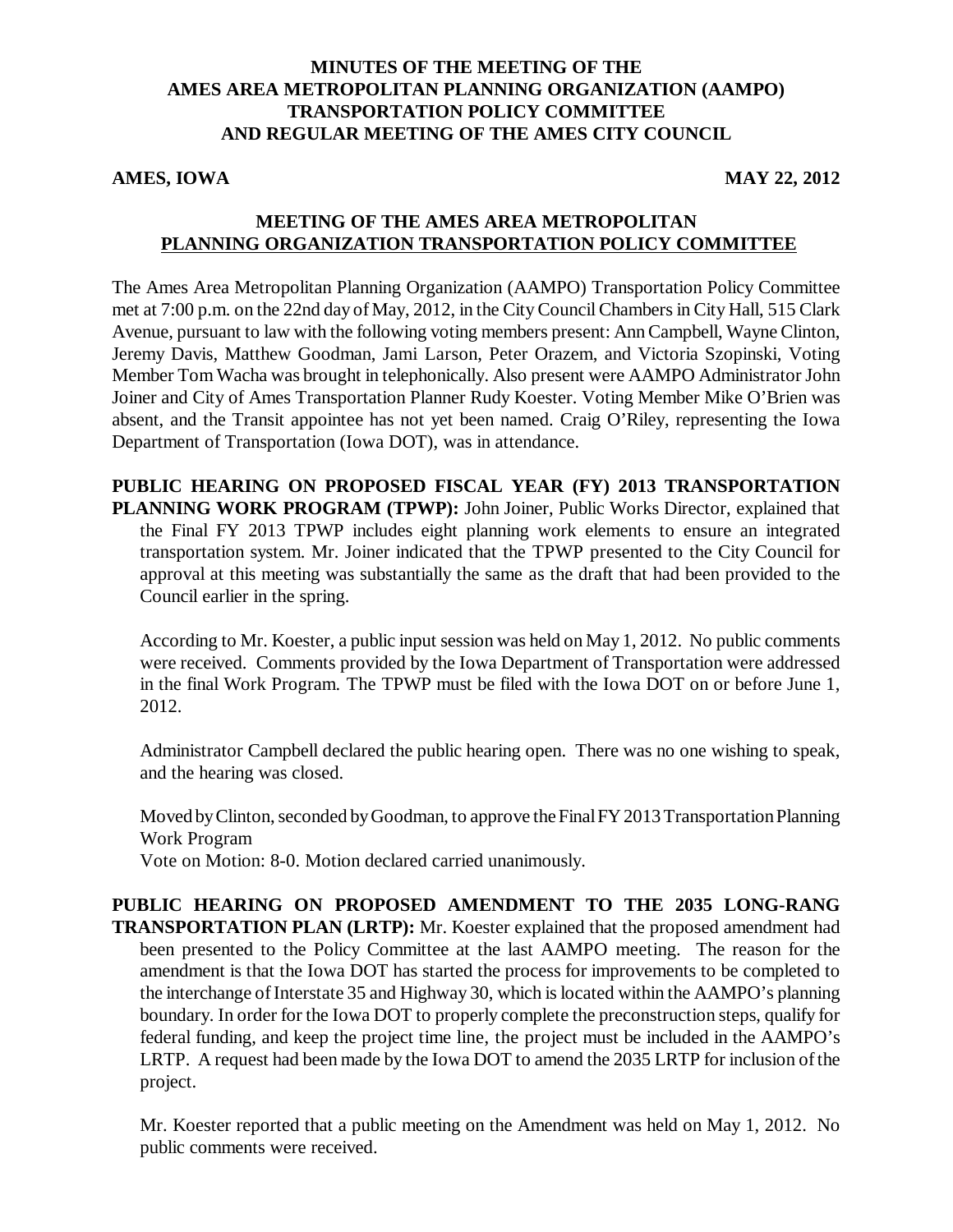The public hearing was opened by Administrator Campbell and closed after no one came forward to speak.

Moved by Davis, seconded by Goodman, to approve the amendment to the 2035 Long-Range Transportation Plan to include the Interstate 35 and Highway 30 Interchange project. Vote on Motion: 8-0. Motion declared carried unanimously.

**DRAFT FY 2013-16 TRANSPORTATION IMPROVEMENT PROGRAM (TIP):** Moved by Davis, seconded by Szopinski, to approve the Draft FY 2013-16 TIP and set June 26, 2012, as the date of public hearing.

Vote on Motion: 8-0. Motion declared carried unanimously.

.

- **COMMENTS:** John Joiner advised that it had originally been planned to discuss potential options at this meeting for revision to the membership of the Policy Committee and the Technical Committee. However, since the beginning of May, the Federal Highway Administration had notified him that, based on the 2010 Census data, the City of Gilbert now needs to be part of the AAMPO. Mr. Joiner will be meeting with a representative of the Federal Highway Administration in June to determine what changes will be necessary to the By-Laws and the membership of the AAMPO, the AAMPO Transportation Policy Committee, and the AAMPO Transportation Technical Committee.
- **ADJOURNMENT:** Moved by Clinton, seconded by Szopinski, to adjourn the meeting at 7:11 p.m. Vote on Motion: 8-0. Motion declared carried unanimously.

# **REGULAR MEETING OF THE AMES CITY COUNCIL**

The regular meeting of the Ames City Council was called to order by Mayor Campbell at 7:12 p.m. on May 22, 2012, in the City Council Chambers in City Hall, 515 Clark Avenue. Present from the Ames City Council were Davis, Goodman, Larson, Orazem, and Szopinski. Council Member Wacha was brought into the meeting telephonically *Ex officio* Member Baker was absent.

Mayor Campbell announced that the Council would be working from an Amended Agenda. The following changes had been made:

- 1. Item 5a., renewal of a Class C Liquor License for Pappy's Meeting House, 823 Wheeler, Ste. 4., had been removed from the Consent Agenda.
- 2. A Resolution approving the contract and bond for Unit No. 8 Boiler Superheater and Boiler Tube Replacement had been added under Consent.
- 3. Pertaining to Item No. 30, North Growth Public Improvements:
	- a. A Resolution approving Cost-Sharing Agreements with Quarry Estates, Hunziker, and Rose Prairie had been added.
	- b. Additional action to approve \$15,000 from savings in previous General Obligation Bond projects to pay for the City's portion of the street design work was listed.
- **PROCLAMATION FOR PUBLIC WORKS WEEK:** Mayor Campbell proclaimed May 20 26, 2012, as Public Works Week. Public Works Director John Joiner accepted the Proclamation on behalf of the City's Public Works Department.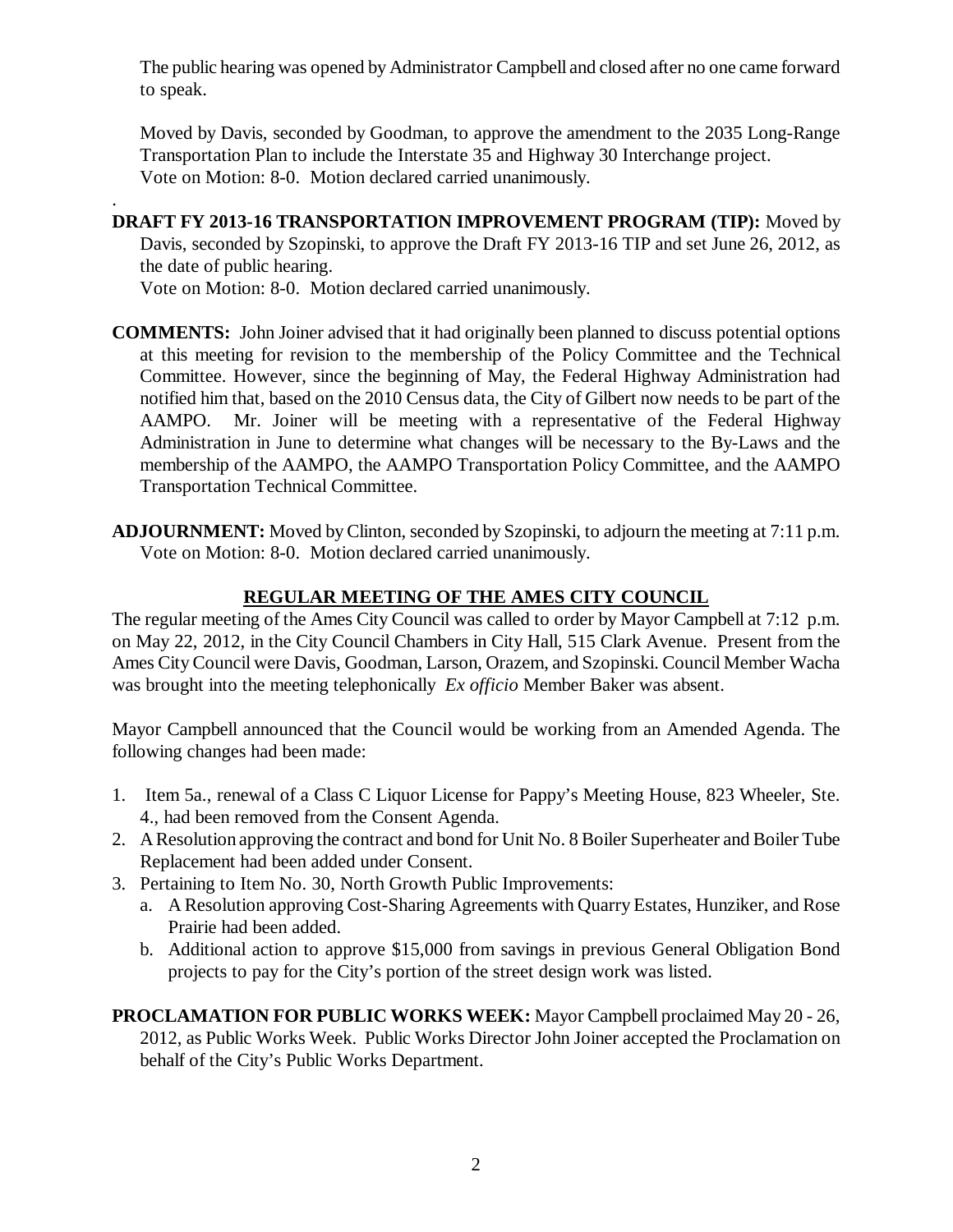**CONSENT AGENDA:** Council Member Orazem requested to pull Item No. 7 (Agreement for Financial Participation in connection with the CDBG Homebuyer Assistance Program) for separate discussion.

Moved by Goodman, seconded by Davis, to approve the following items on the Consent Agenda:

- 1. Motion approving payment of claims
- 2. Motion approving Minutes of Regular Meeting of May 8, 2012
- 3. Motion approving Report of Contract Change Orders for May 1-15, 2012
- 4. Motion approving renewal of the following beer permits, wine permits, and liquor licenses:
	- a. Class C Liquor Old Chicago, 1610 S. Kellogg Avenue
	- b. Class B Liquor w/Outdoor Service Gateway Hotel & Conference, 2100 Green Hills Drive
	- c. Class B Beer King Buffet of Ames, 1311 Buckeye, Suite B
	- d. Class A Liquor w/Outdoor Service Green Hills Residents' Association, 2200 Hamilton Drive, #100
- 5. RESOLUTION NO. 12-254 approving change to Purchasing Policies required by Federal Transit Administration (FTA) pertaining to federal and state grant requirements
- 6. RESOLUTION NO. 12-256 approving Neighborhood Improvement Program grant for Chilton Crossing Landscaping Project
- 7. RESOLUTION NO. 12-257 approving preliminary plans and specifications for 2011/12 Asphalt Pavement Improvements Project (Abraham Drive and Todd Circle); setting June 6, 2012, as bid due date and June 12, 2012, as date of public hearing
- 8. Agreements with HIRTA for CyRide Dial-a-Ride Bus Service:
	- a. RESOLUTION NO. 12-258 approving 28-E Agreement
	- b. RESOLUTION NO. 12-259 approving Motor Vehicle User Agreement
- 9. RESOLUTION NO. 12-260 approving Intermodal Facility Tenant Lease with Loghouse Enterprises, Inc., d/b/a Executive Express
- 10. RESOLUTION NO. 12-261 approving Change Order No. 37 with The Weitz Company for CyRide Intermodal Facility
- 11. RESOLUTION NO. 12-268 approving contract and bond for Unit No. 8 Boiler Superheater & Boiler Tube Replacement Project
- 12. RESOLUTION NO. 12-262 approving renewal of contract for purchase of Water Meters and Related Parts and Services with Elster AMCO Water, Inc., of Ocala, Florida, in the estimated amount of \$92,456.05
- 13. RESOLUTION NO. 12-263 approving termination of Monitoring Well Agreement and Lease with Bourns, Inc.
- 14. RESOLUTION NO. 12-264 accepting completion of Cemetery Grounds Fencing Project
- 15. RESOLUTION NO. 12-265 accepting completion of Ames/ISU Ice Arena Rubber Flooring Replacement

Roll Call Vote: 6-0. Resolutions declared adopted unanimously, signed by the Mayor, and hereby made a portion of these minutes.

# **AGREEMENT FOR FINANCIAL PARTICIPATION IN CONNECTION WITH CDBG**

**HOMEBUYER ASSISTANCE PROGRAM:** Council Member Orazem advised that he did not have any objections to the Agreement, but had requested to pull the item so that the Program could be explained to the public.

Vanessa Baker-Latimer, Housing Coordinator, explained that the Homebuyer Assistance Program is funded by the Community Development Block Grant. The Program is designed to assist firsttime homebuyers who meet the low- to moderate-income limits set by the Department of Housing and Urban Development. Through the Program, the City provides down-payment, closing costs,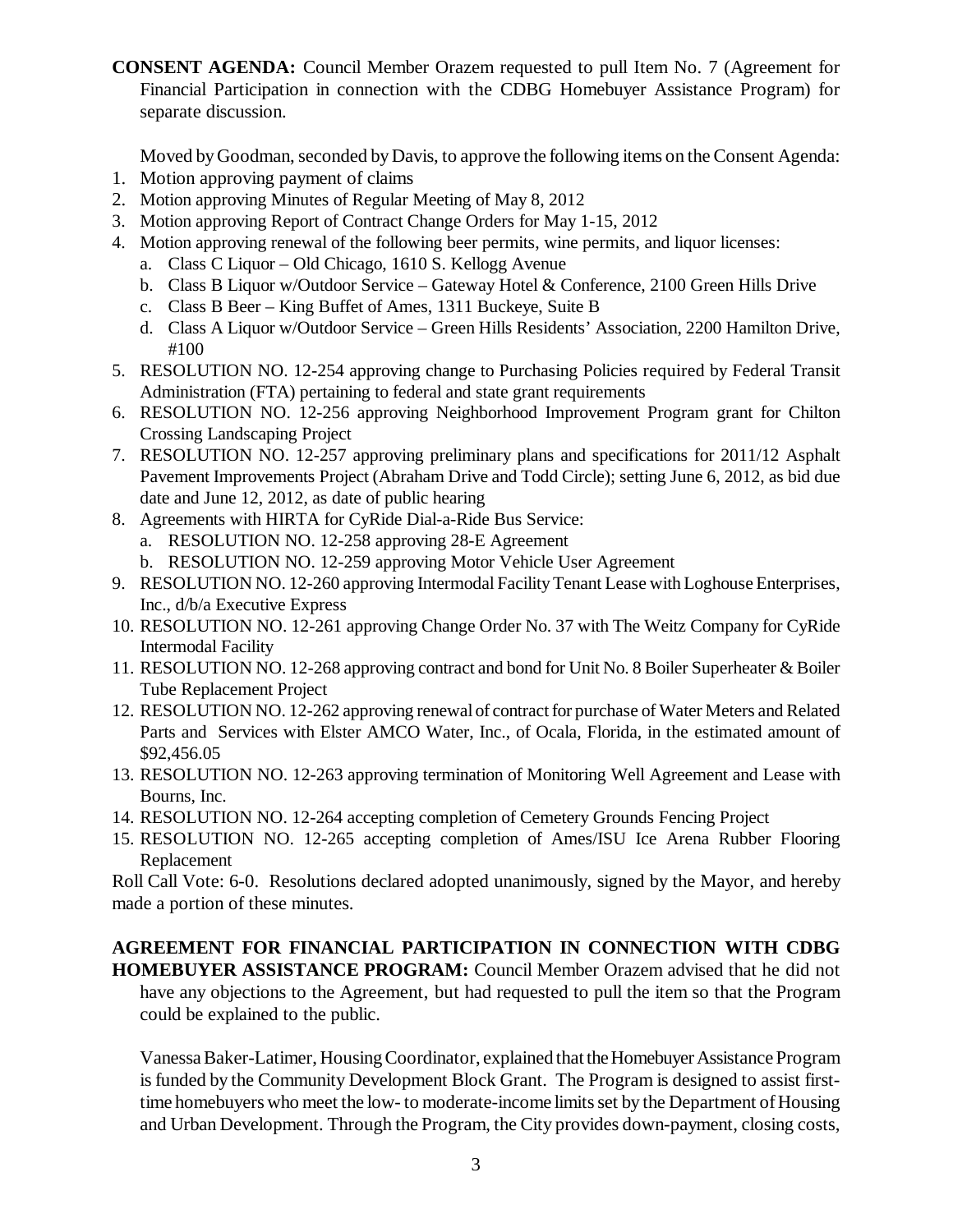and affordability assistance to eligible persons to help them purchase their first home. It is hoped that homes purchased through the City's Acquisition and Reuse Program may be utilized. Eligible applicants will be invited to attend a homebuyers' seminar to help educate them on the responsibilities of homeownership. Qualified persons will receive a 2% interest rate on a loan that will be paid back over 12 years. The loan payments will be reinvested in the Program to sustain it into the future.

Moved by Orazem, seconded by Davis, to adopt RESOLUTION NO. 12-255 approving the Agreements for Financial Participation in connection with CDBG Homebuyer Assistance Program. Roll Call Vote: 6-0. Resolution declared adopted unanimously, signed by the Mayor, and hereby made a portion of these minutes

**PUBLIC FORUM:** No one spoke during this time.

.

**FRANCHISE UPDATE FROM ALLIANT ENERGY:** Annette Reno, Key Account Manager with Alliant Energy, presented a summary of the Community Annual Partnership Assessment as a utility in Ames. Ms. Reno advised that, in 2011, Alliant Energy had supported economic development in Ames in the amount of \$8,490; provided community support in the amount of \$21,070; and participated in environmental partnerships by contributing \$3,000. Alliant provided 3,528 rebates totaling \$859,300.07 to promote energy efficiency. According to Ms. Reno, Alliant invested \$129,737.10 in electrical infrastructure and \$1,446,695.54 in natural gas infrastructure. Over \$188,000 of the total \$623,680 in property taxes went to Ames. Alliant's operating facility in West Ames employs 75 people. At the inquiry of Council Member Orazem, Ms. Reno referred people wanting to take advantage of an energy rebate or energy audit to the alliantenergy.com website.

**NEW CLASS E LIQUOR, C BEER, AND B WINE PERMIT FOR WALGREEN'S:** Moved by Davis, seconded by Goodman, to approve a new Class E Liquor, C Beer, and B Wine Permit for Walgreen's #12108, 2719 Grand Avenue. Vote on Motion: 6-0. Motion declared carried unanimously.

**5-DAY CLASS C LIQUOR LICENSE FOR OLDE MAIN BREWING COMPANY:** Moved by Davis, seconded by Szopinski, to approve a 5-Day Class C Liquor License for Olde Main Brewing Company at ISU Alumni Center, 420 Beach Avenue: Vote on Motion: 5-0. Motion declared carried unanimously.

**ADDITIONAL REQUESTS FOR ART WALK:** Moved by Goodman, seconded by Davis, to approve the following:

- a. RESOLUTION NO. 12-266 approving closure of up to ten parking spaces in Lot N for chalk drawing competition
- b. RESOLUTION NO. 12-267 approving waiver of parking meter fees in up to 10 spaces in Lot N from 12:00 to 8:00 p.m.

Roll Call Vote: 6-0. Resolutions declared adopted unanimously, signed by the Mayor, and hereby made a portion of these minutes.

**PARKING AGREEMENT FOR MUNICIPAL PARKING LOT P:** Traffic Engineer Damion Pregitzer explained that Youth & Shelter Services (YSS) had requested to renew their parking agreement for five years for Municipal Lot P at  $308 - 5<sup>th</sup>$  Street. Summarizing the history of the arrangement, Mr. Pregitzer stated that Lot P had been leased to YSS since 1997 when it took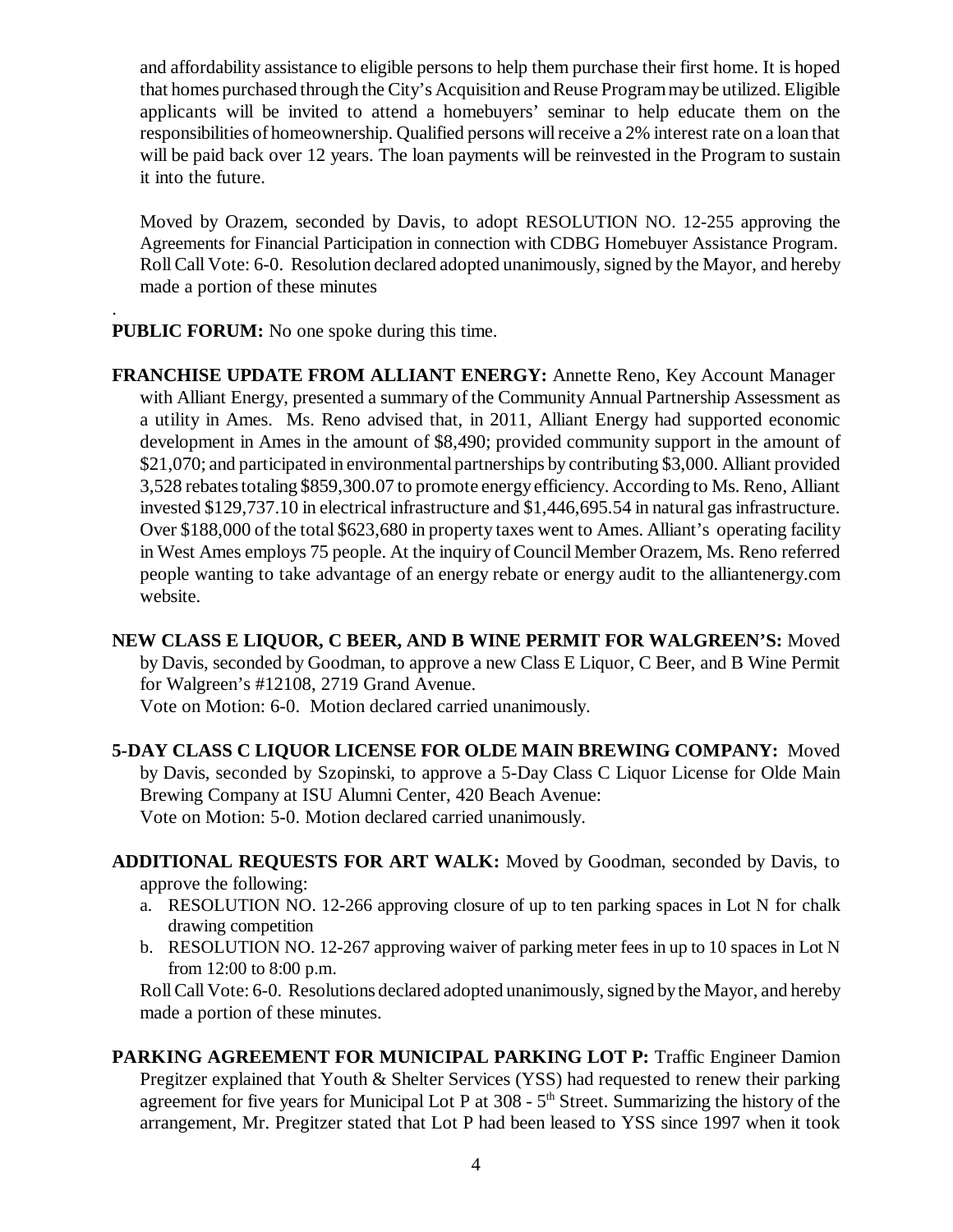ownership of the building. The parking arrangement, for a 15-year period, was part of a Development Agreement (entered into in 1995) for the renovation of the old City Hall building at 420 Kellogg Avenue. Specifics of the Agreement as well as the history of the rate charged were given.

The Council was informed that if it decided to enter into another lease with YSS for a period longer than three years, a public hearing would be required. If that is the Council's desire, Mr. Pregitzer recommended that the date for that hearing be set and staff would then bring a draft agreement back for Council approval.

Five fee options were presented. Mr. Pregitzer advised that in the April 12, 2012, letter to the City Council, YSS proposed to keep with the past practice of \$20/space/month, citing that the reduced rate was related to the annual maintenance costs that had held constant over time. However, YSS also proposed that, if the parking agreement were renewed, the cost of a project to repair potholes be borne 50% by the City. According to Mr. Pregitzer, the repairs are estimated at \$4,500; therefore, the City's share would be \$2,250. It was pointed out that the Director of YSS had indicated at a Council meeting held April 24, 2007, that YSS expected to pay the full market rate for the parking spaces set by the City after the 15-year term ended. Also the previous parking agreement had clearly specified that YSS would be responsible for potholefilling. Under the terms of the Development Agreement, the City would only be responsible for major resurfacing or reconstruction of the lot. Mr. Pregitzer advised that if the Council opted to share in the cost of pothole-filling, a change to the Developer's Agreement would be necessary.

Mayor Campbell asked if potholes had been filled in the lot in the past. Mr. Pregitzer replied that YSS had been paying for filling potholes, crack sealing, painting, snow removal, etc. He said that was how YSS had come up with the amount that should be paid to the City per stall; they looked at what they had been paying for annual maintenance of the lot.

Council Member Goodman asked to know the budget for the other City parking lots per space. Mr. Pregitzer answered that the City's parking lot budget is in aggregate; it has not been broken down based on actual cost per stall.

Council Member Larson inquired as to the amount persons are charged for reserved parking spaces in other City lots. Mr. Pregitzer reported that all reserved spaces are currently leased at \$35/month/space.

Moved by Goodman, seconded by Wacha, to support a new parking agreement with YSS to lease 16 spaces in Municipal Lot P for five years at a \$35 per-space per-month rental rate.

It was clarified by Mayor Campbell that, if that motion passes, all other terms of the Development Agreement would remain.

Council Member Goodman said it was his understanding when making that motion that the City would then maintain the lot like it does for all other lots with reserved spaces. It was clarified that YSS would retain the responsibility of maintenance under that option.

Motion withdrawn.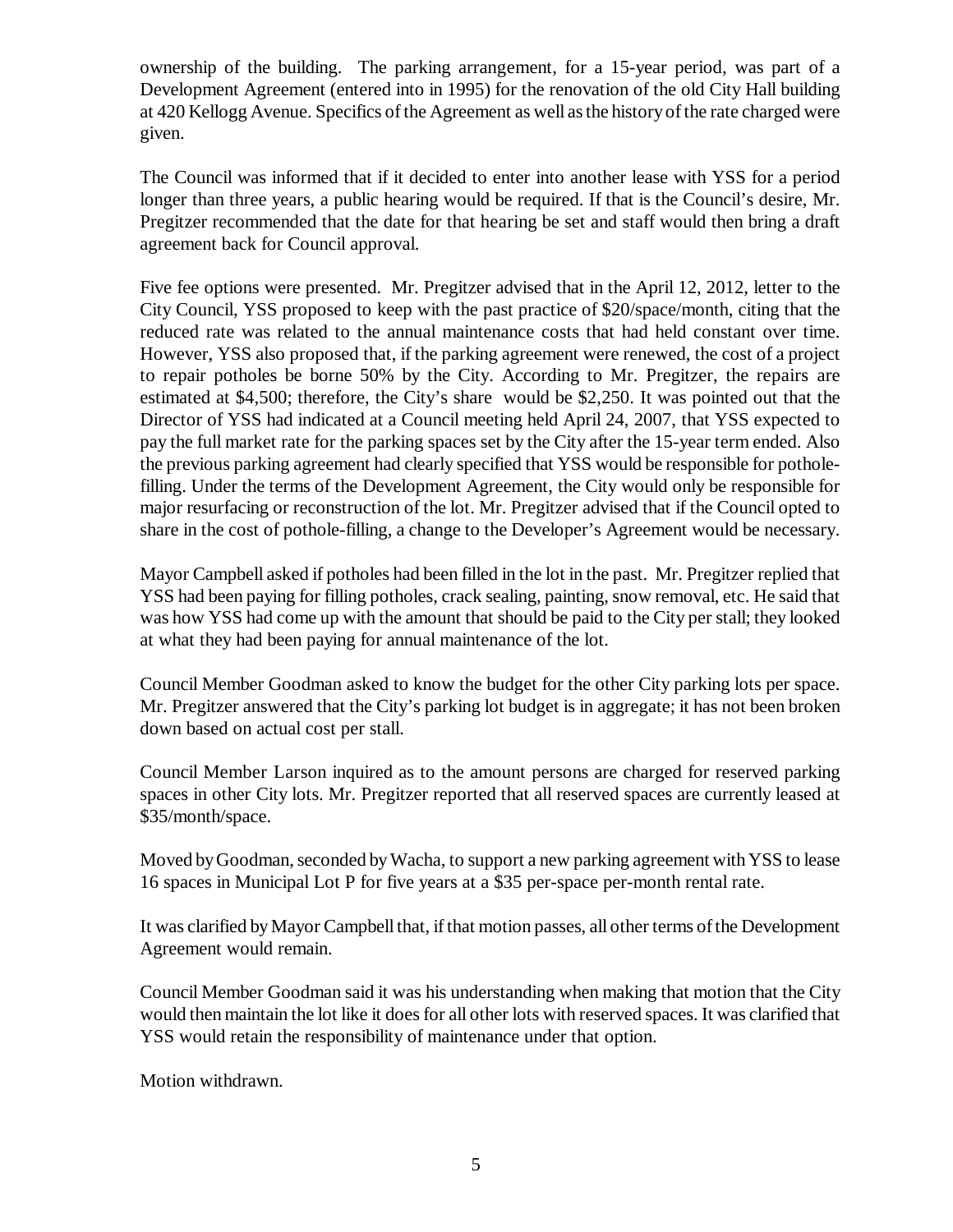Moved by Goodman, seconded by Larson, to support a new parking agreement with YSS to lease 16 spaces in Municipal Lot P for five years at a \$35 per-space per-month rental rate with the City assuming maintenance of the Lot at the same level as it provides to other City parking lots.

Mr. Pregitzer recommended that, since maintenance of Lot P was not currently in the Public Works budget, estimates for the cost of lot maintenance be calculated and reported back to Council prior to that option being approved.

Motion withdrawn.

Moved by Goodman, seconded by Szopinski, to direct staff to report back to Council with cost estimates for maintenance of Lot P.

Vote on Motion: 6-0. Motion declared carried unanimously.

**6 TH STREET BRIDGE FENCING:** Corey Mellies, Civil Engineer, recalled that, in Fall 2011, during the City Council budget process, a request was made to place a fence along the traffic side of the pedestrian/bicycle areas of the  $6<sup>th</sup>$  Street bridge. In February 2012, the Council directed staff to hold a discussion with bicyclists on possible solutions to improve safety for bicyclists over that bridge, and that meeting was held on site on May 9, 2012. Mr. Mellies reviewed the main issues that were discussed at that meeting with the four persons in attendance. In summary, those four people thought that placing a fence or railings was not their preferred option. If Council pursues that option, it was requested by the four people that sharrows (from Hazel to the Brookside Park entrance) and transitions (lowering the curb on both sides) be placed. They also requested that the City look at designing signage to perhaps direct that one bike at a time cross the elevated portion of the bridge. It was also asked that the City work on signage that would inform motorists to expect more bicycle activity on that stretch of roadway. Mr. Mellies also pointed out that City staff had also received email comments in opposition to installing a fence due to concerns regarding the reduction in width of the path and the difficulty in removing snow from the small area.

According to Mr. Mellies, the  $6<sup>th</sup>$  Street bridge is shown for replacement in the fifth year of the Capital Improvement Plan (CIP). At the inquiry of Council Member Davis, Mr. Mellies advised that, if only the sharrows were painted, that work would be done by the City. It would be much less than the cost of fencing, which is estimated at approximately \$8,000.

At the inquiry of Council Member Wacha, Mr. Mellies advised that the City had not received any reports of injury to pedestrians or bicyclists occurring on the bridge.

Moved by Orazem, seconded by Goodman, to direct staff to install transitioning sharrows, but not install a fence.

Council Member Larson recommended that signage be placed to encourage bicyclists to use the sharrows or dismount and walk their bikes across the bridge. It was decided that staff would determine the signage.

Vote on Motion: 6-0. Motion declared carried unanimously.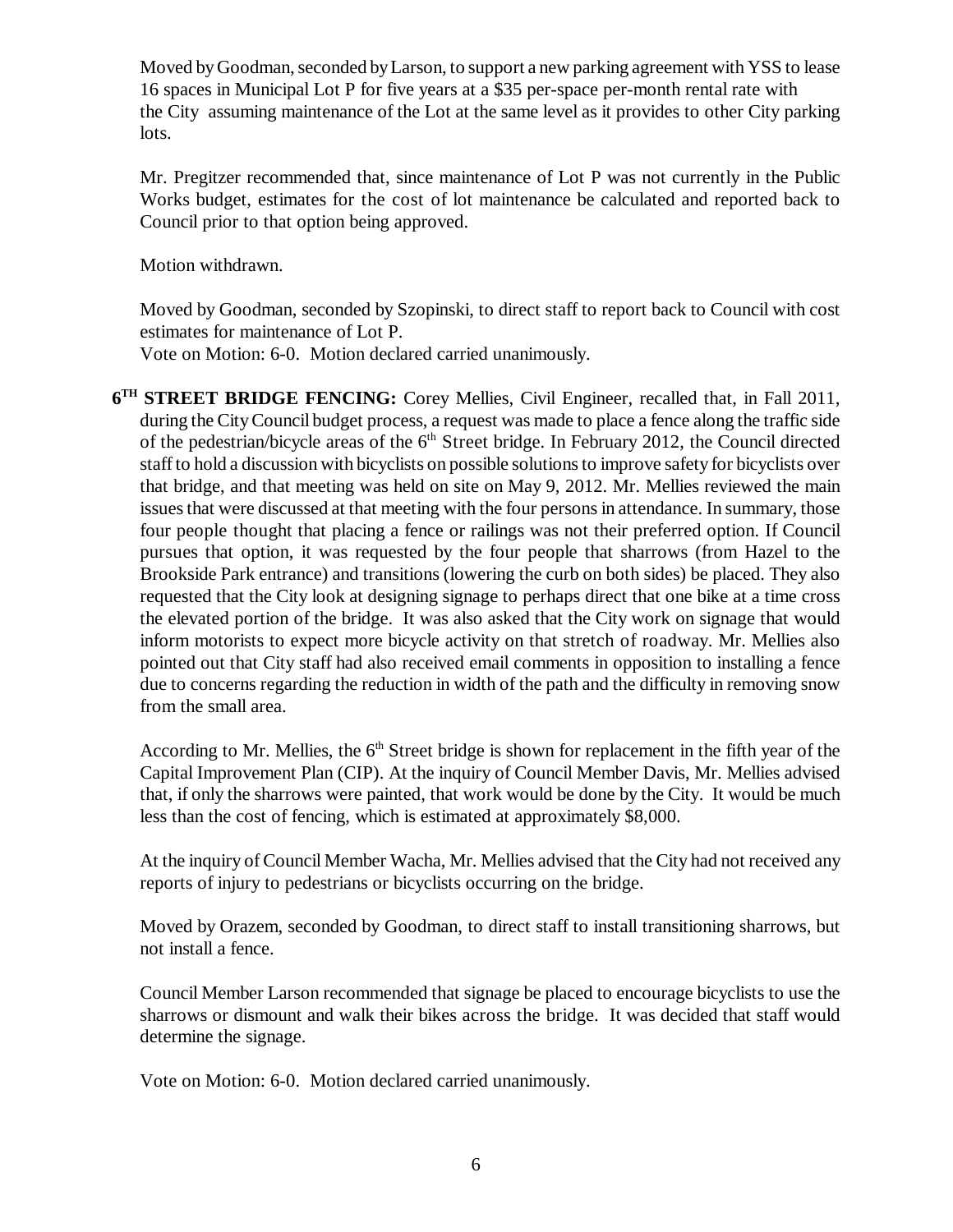**DEERY BROTHERS:** City Manager Schainker recalled that staff had recommended, at a previous Council meeting, the creation of an urban revitalization area for properties along  $SE 16<sup>th</sup>$  Street from South Duff Avenue to South Dayton Road; that resolution failed to receive the necessary four City Council votes for approval. A new proposal was then submitted from the Deery Brothers requesting tax abatement for three lots along SE  $16<sup>th</sup>$  Street in return for: (1) the donation of 10.8 acres of land to accommodate the future widening of the Highway 30 bridge (if the car dealership project is pursued) as a flood mitigation technique, and (2) the straightening/widening of the north/south river channel on the Deery Brothers' site to help mitigate future flooding in the area. According to Mr. Schainker, the purpose of the latest proposal, which was referred to staff on April 24, 2012, was to provide substantial value to the City in return for the establishment of a tax abatement incentive for the three lots to be developed by Deery Brothers.

According to City Manager Schainker, it had appeared from the City Council's previous discussion regarding the Deery Brothers' proposal that there was some interest in providing tax abatement as long as the value of the incentive is offset by benefits that would be received by the City from their offer. He advised that, for purposes of the analysis, the cost would be the amount of the abatement that would be provided to the developer. Staff had been informed that should an urban revitalization plan be approved, the Deery Brothers hope to utilize the three-year 100% tax abatement schedule. Based on the estimated assessed values supplied by the developers, the improvements for the car dealership are expected to be \$4.5 million and the improvements on the two remaining lots are expected to be \$2 million each. Based on those estimates, the amount of taxes abated from City taxes would be \$273,360 over the three years.

Mr. Schainker listed the advantages and disadvantages of the land gift and the channel straightening/widening. On the benefit side, Mr. Schainker said he found it difficult to conclude that the 10.8 acres of land located in the floodway has a value of \$56,000/acre as suggested; however, an appraisal could be obtained to verify the actual value. City Manager Schainker said that, at this time, staff believes the disadvantages outweigh the advantages of assuming ownership of the land. In his opinion, the offer did not have the magnitude of positive impact relevant to flooding along South Duff; however, told the Council members that they will have to decide if what they are proposing would be something that the City would do later; thus, saving the City money.

Mr. Schainker acknowledged the high level of cooperation the City had experienced in working with the Deery Brothers. He further advised that the Deery Brothers are willing to agree to transfer ownership in the future of the portion of their 10.8 acres of land that is necessary to accommodate the widening of the Highway 30 Bridge, which would be considered a benefit to the City. Whether or not the City assumes ownership of the property, the Deery Brothers have indicated a willingness to give the wetland credits to the City.

At the request of Council Member Goodman, Fred Rose, 2014 W. 8<sup>th</sup> Street, Cedar Falls, Iowa, representing the Deery Brothers, defined how wetland credits work and gave an example of how they could be used. Public Works John Joiner confirmed the way wetland credits work.

Council Member Orazem asked if the proposed lake would be open to the public or private. City Manager Schainker said that if the City accepted ownership of the 10.8 acres offered by the Deery Brothers, which is designed to hold storm water, it would be an "attractive nuisance" for the City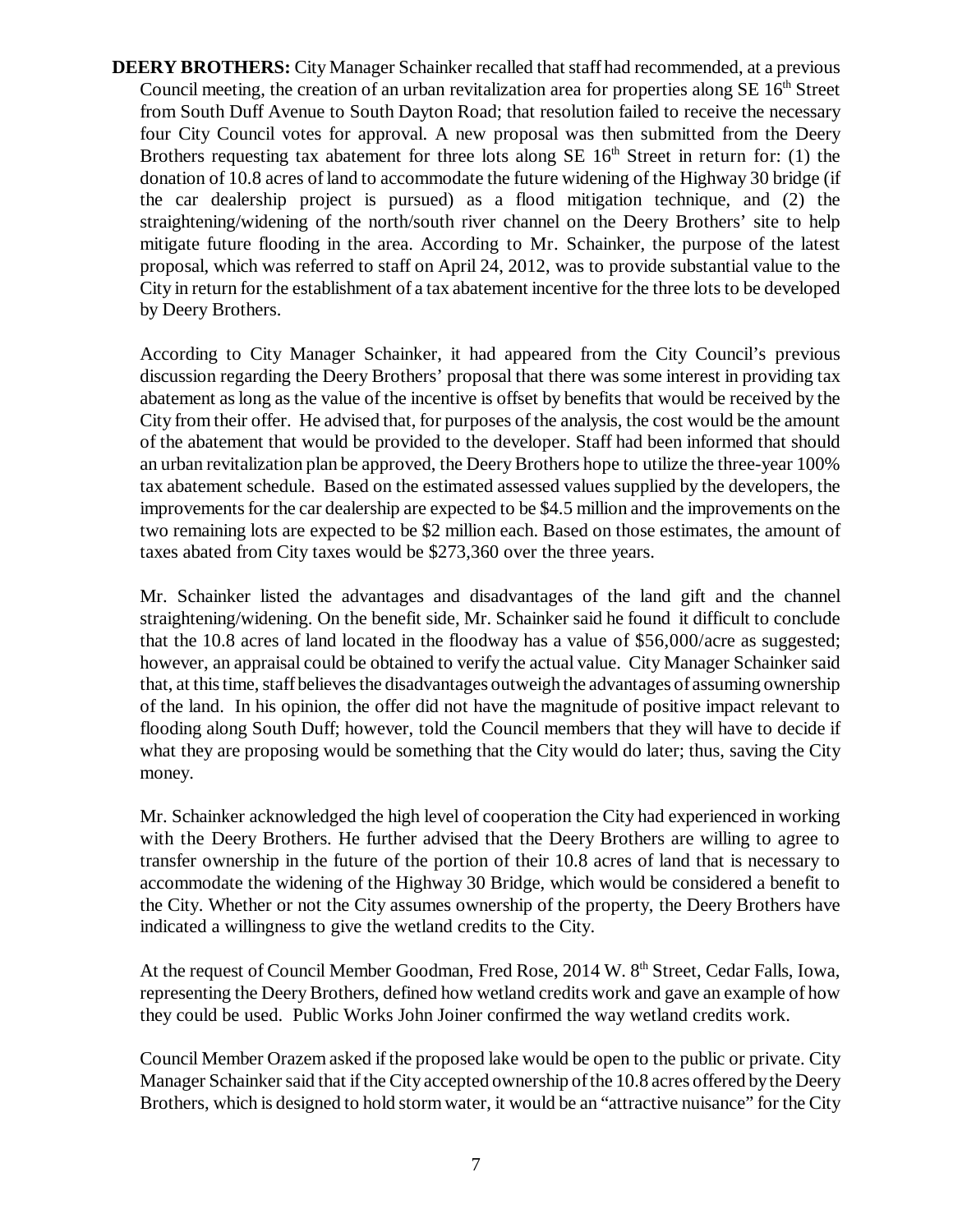due to liability issues of a body of water that people might try to use for recreation. Mr. Schainker noted that even if the City does not take ownership of that body of water, the Deery Brothers have indicated a willingness to give the wetland credits to the City free-of-charge; there is value to the wetland credits.

Referencing the Flood Study, Council Member Orazem asked Assistant City Manager Kindred if the possible expansion of U. S. 30 and I-35 bridges would be an considered. Mr. Kindred said that it would, in general terms. The Study will look at all options; nothing will be excluded. Mr. Kindred noted that the Iowa DOT is conducting its own internal evaluation of bridges.

Fred Rose introduced Monte Parrish, Matt Converse, and Scott Renaud, who would be speaking in favor of the Deery Brothers' request for tax abatement.

Monte Parrish, 1511 Stone Brooke Road, Ames, indicated that he had a vested interest in this project as a business owner along  $SE 16<sup>th</sup>$  Street. Mr. Parrish read an email that had been previously sent to the City Council by architect John Lott in which he endorsed the offering of tax abatement for the project.

Mr. Parrish also showed pictures of flooding that had occurred in Ames and compared it to a picture from circa1830 that showed flooding over Mill Dam in Boston, Massachusetts. That area in Boston, which had previously been a salt marsh, had been filled in, and a picture of the buildings that had been constructed over that marsh was shown.

The funding summary for the Southeast Entryway Project was given Mr. Parrish. He showed a list of private contributors to that project and stated that all of those on the list were very interested in seeing Deery Brothers come to Ames and build at the location in question. In addition, the property owners had paid for approximately one-third of the \$4.5 million road and bridge project.

Mr. Parrish stated that he had an analysis prepared to indicate how much of the \$507,576 in annual property taxes that other Ames car dealerships would pay would go to help pay for the Deery Brothers' share, if tax abatement were granted. The amount came to \$1,900. A summary of the property taxes paid by the existing car dealerships in Ames was shown. According to Mr. Parrish, the Deery Brothers will most likely pay the most property taxes of all car dealerships. He conveyed that the Southeast  $16<sup>th</sup>$  Street Business Owners strongly urge the City Council to find a way to offer tax abatement to the Deery Brothers.

Matt Converse, 415-26th Street, Ames, First Vice-Chair of the Ames Economic Development Commission, reiterated the information provided in a letter dated April 5, 2012, to the City Council. Mr. Converse asked that the Council find a way to come to an agreement to make the Deery Brothers' project come to fruition.

Scott Renaud, Fox Engineering,  $414$  South  $17<sup>th</sup>$ , Suite 107, Ames, explained the proposed project to straighten, stabilize, and widen the channel. He said that that would add about 25% more flow through the channel. Mr. Renaud gave the history behind the Skunk River Channel since the late 1890s. He also explained the certification and costs of wetland credits.

Kurt Friedrich, Friedrich Iowa Realty, 100 Sixth Street, Ames, said he had recently spoken with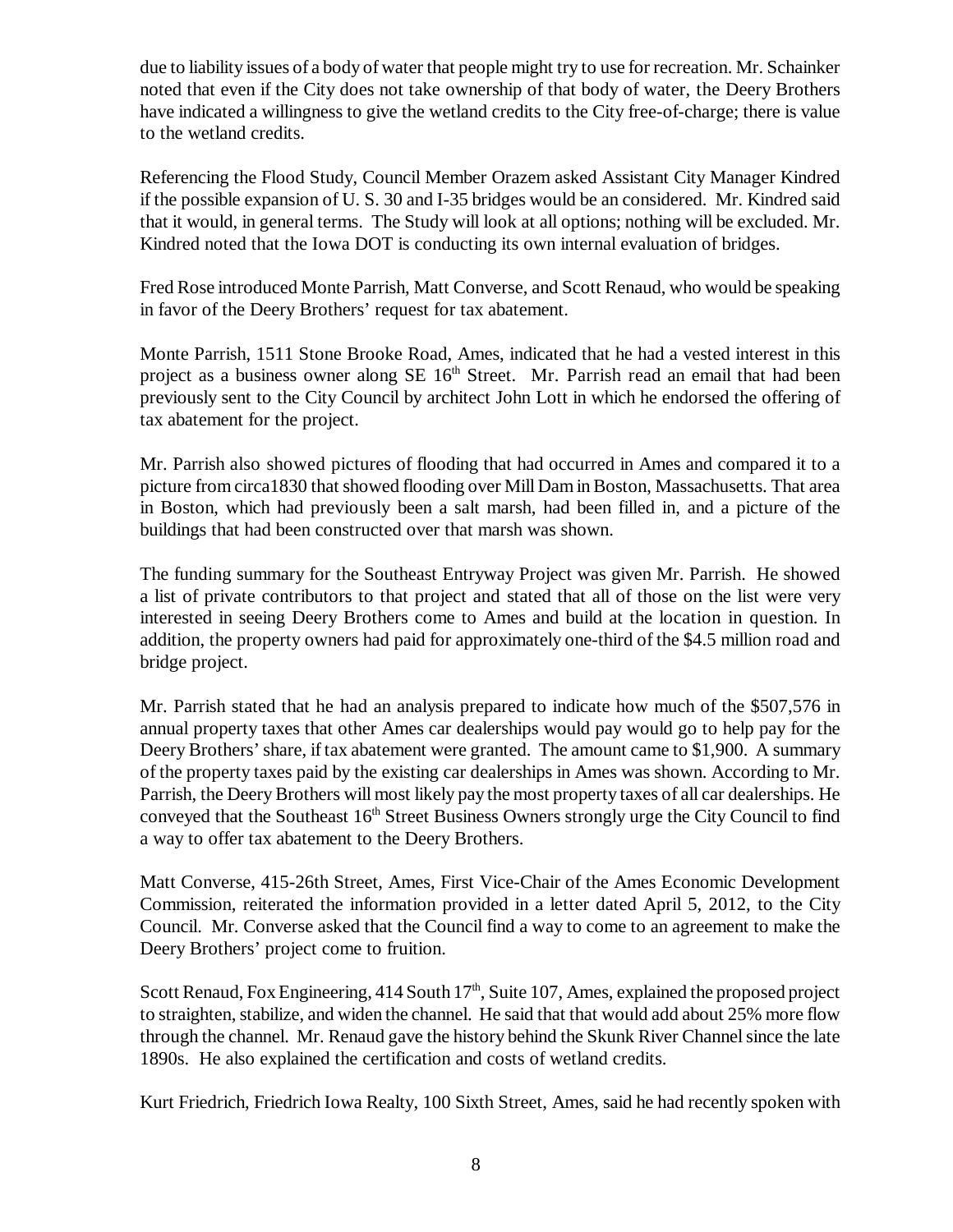the City's Finance Director, who believes the Deery project is a very, very good project for Ames from a financial standpoint. Mr. Friedrich pointed out that the City is currently receiving basically no taxes from the Ag zoning designation; that will change to commercial under the Deery's proposal as of January 1, 2013. Additionally, the City will receive Local Option Sales Taxes on sales of service and body shop work and parts. Also, the City will be paid back immediately from the assessment against this property for the street and bridge improvements when it is subdivided. In only three years, there will be the additional commercial taxes on the improvements. Mr. Friedrich believes this is truly a "windfall" from a revenue perspective. He noted the creation of 40 to 60 good-paying jobs from this project, and added that, as a realtor, developer, and builder in Ames, it is critical to have new people move to the community. Lastly, Mr. Friedrich pointed out that the City has spent millions for the bridge and road improvements and has received little in return for that investment. He sees this project as turning that around. The Deery project would be a great business addition to Ames. Mr. Friedrich asked why the City Council approved spending millions of dollars of taxpayer money on that road and bridge improvements. He urged the Council to support the abatement request for the Deery project.

David Wheelock, Hickory Park, Ames, spoke in opposition to granting tax abatement to the Deery Brothers. He feels that if tax abatement is offered to the Deery Brothers, abatements should be given to all property owners on Southeast  $16<sup>th</sup>$  Street. Mr. Wheelock told the Council that he, dba Hickory Park, has a substantial investment in the improvements along Southeast  $16<sup>th</sup>$ Street. He believes that granting tax abatement to one property owner puts him in an unfair position when trying to sell his property.

Council Member Larson indicated his support for the Deery Brothers' project; he wants to see it move forward in some format. However, Mr. Larson said that he had similar concerns to Mr. Wheelock, however. He asked the City Attorney to comment on whether the criteria developed by staff for tax abatement eligibility in this location could be reviewed. City Attorney Marek advised that the criteria was not approved on April 10, 2012, when it was presented to the City Council; the resolution to approve did not receive four votes. No motion to reconsider was made at that meeting or at the meeting immediately following. Mr. Marek stated that that did not preclude the Council from directing staff to bring back an alternative proposal. Approval of the criteria could not occur at tonight's meeting as it is not on the Agenda. He explained the steps for creating an Urban Revitalization Area (URA) and Plan for the three properties on South  $16<sup>th</sup>$ Street. For an Urban Revitalization Area to apply to the Deery Brothers' land, it would have to be an eligible economic development area. If it were going to apply to lots that include structures, that would be a different type of an URA.

Council Member Wacha noted that he had been the Council member to refer the new proposal of the Deery Brothers to staff for analysis. He had done so to see if the new proposal met his test, i.e., will this project provide flood improvement, and if so, it should be done. In his opinion, the project still does not meet that test.

Council Member Orazem, noting the comments made by Mr. Wheelock indicated that he would be in favor of a broader focus; however, that was not what was before the Council tonight. He also stated that, should the City ever get the Iowa DOT's cooperation in terms of removing the dams (bridges) on U. S. 30 and I-35, there would still be the opportunity to channelize the Skunk River to lower the peak flood at the Squaw Creek and Skunk River. Mr. Orazem believes that the only way to lower the peak flood is if there is the option of speeding the water flow from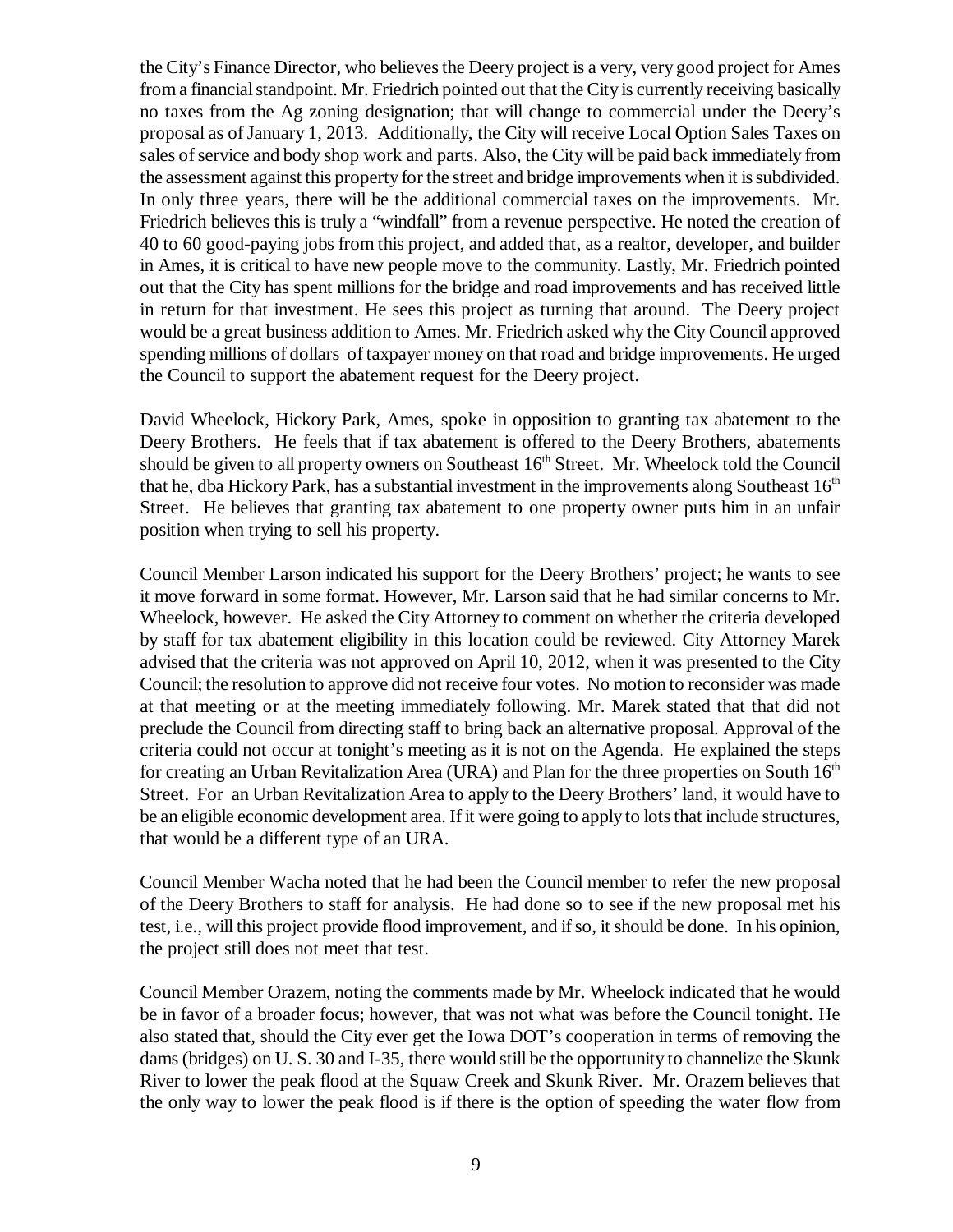south of Lincoln Way and to get the Iowa DOT to allow the water to go through. He understands that that is going to be a topic of discussion during the Flood Study. Council Member Orazem said that this project is a great financial deal for the City. However, the public good in this case is on maintaining the potential of eventually lowering the peak flood; that would include the other properties in the area. Mr. Orazem said he was willing to start with the Deery property.

Council Member Davis asked Scott Renaud whether the floodwaters would flow faster and lower more quickly once the channel was straightened and widened. Mr. Renaud confirmed that the water would go through faster and diminish more quickly.

Council Member Larson noted the opinion of City Attorney Marek that all options are open to the Council since the Agenda listed only a staff report.

Council Member Szopinski contended that tax abatement is not necessarily good for cities. She reiterated that the price of the subject land should have been lowered since it requires a lot of improvement to make it usable for the intended purpose.

Council Member Wacha stated that he would be willing to provide tax abatement on a case-bycase basis if the applicant will do flood mitigation work that can be proven to be beneficial to a broader area. He said that he would not feel comfortable approving any project until the Flood Study has been completed. It will take a while to get the results of the Flood Study, and he did not want the Deerys to be in limbo.

At the inquiry of Council Member Orazem, Scott Renaud advised that the flood mitigation effects will only be positive; they will do no harm to other properties. He sees this project as a start; it is one tool.

The Mayor noted that if the Deery Brothers were not asking for tax abatement, they would not need to make any flood mitigation improvements.

Council Member Goodman apologized to the Deery Brothers for his negative tone during the discussion of their proposal at the last City Council meeting. He commented that he did not intend to come across as not wanting the Deery Brothers to develop in Ames. Mr. Goodman explained his philosophy of avoiding granting commercial tax abatements. According to Mr. Goodman, the City has not determined what public good will be achieved by providing tax abatement to the Deery Brothers for this project.

Council Member Larson contended that the criteria formerly proposed by staff gave a benefit for flood mitigation to the City over what there is presently. He does not believe that the area in question will develop within three years without incentives. Mr. Larson expressed support for the motion made at the last meeting, which ultimately failed to get a fourth vote. The motion was summarized by Mr. Larson. He believed that the concept devised by staff gave a benefit to the City in protection of the area over what is currently there. The criteria would have allowed the City to have some control over the kinds of buildings to be constructed in the entryway to Ames. It would have prevented any net displacement that would cause flooding to be worse and was equal over the entire area.

Moved by Larson, seconded by Davis, to direct staff to bring back the criteria presented to the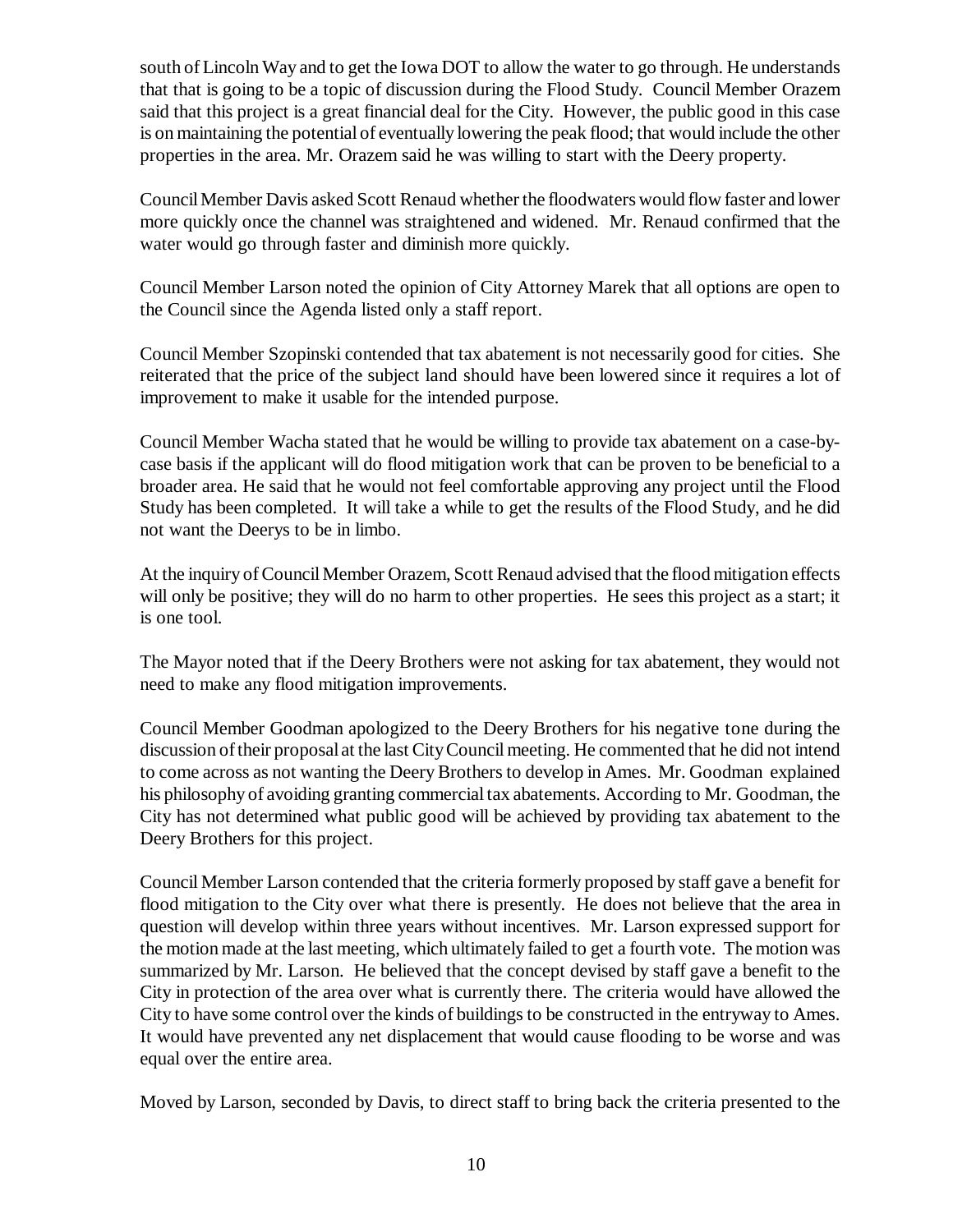Council on April 10, 2012, for review.

Council Member Orazem wanted the criteria to take into account changes that would improve the flow of water through the floodway if the changes to the bridges on Interstate 35 and Highway 30 were to be made by the Iowa DOT. This would entail leaving enough property undeveloped to allow for channel straightening.

Council Member Larson clarified that he preferred that the criteria be applicable for all the properties along the Southeast  $16<sup>th</sup>$  Street area.

Mr. Rose indicated that the time line has been "up in the air" for some time. He asked how much time it would take for review of the criteria. City Manager Schainker explained the expected time line and requirements for creating an urban revitalization area.

Council Member Goodman said that if nothing changed as far as the public good, his vote would not change and he would still not support it. He did not see the benefit to bringing the criteria back before the Council.

City Manager Schainker noted that, if the Council decides to grant the requested tax abatement along with creating an urban revitalization plan, the staff will need to prepare a developer's agreement to ensure that the proposed benefits are realized by the City.

Vote on Motion: 3-3. Voting aye: Davis, Larson, Orazem. Voting nay: Goodman, Szopinski, Wacha. Mayor Campbell voted aye to break the time. Motion carried.

The meeting recessed at 9:06 and reconvened at 9:11 p.m.

**ADAMS STREET PAVING:** Public Works Director John Joiner introduced Sara Okerlund, Civil Engineer, who had conducted the analysis of this project. Ms. Okerlund recalled that the City Council had referred to staff a petition from Staci Harper of 1419 Edgewater Court pertaining to paving the graveled portion of Adams Street. This petition requested that the City add the project to its Capital Improvements Plan (CIP) to pave a small gravel section between Calhoun Avenue and Dawes Drive. It was signed by 74 persons, three of whom own property along the unpaved section of roadway.

Ms. Okerlund advised that the estimated cost for paving the segment of Adams Street, including engineering, construction, and construction administration, would be \$160,500. Four parcels currently exist adjacent to the unpaved portion of Adams Street.

According to Ms. Okerlund, on December 20, 2011, Council asked staff to contact neighborhood property owners within the immediate area to determine their interest and willingness to participate in a voluntary assessment for paving Adams Street. A summary of the results of those contacts was provided by Ms. Okerlund.

Ms. Okerlund said the traffic count of the road in question equated to 130 to 140 cars/day. At the inquiry of Council Member Davis, Traffic Engineer Pregitzer advised that collector streets normally carry 3,500 to 6,800 cars/day. The City would categorize a road with 130 to 140 cars/day as a very low-volume road.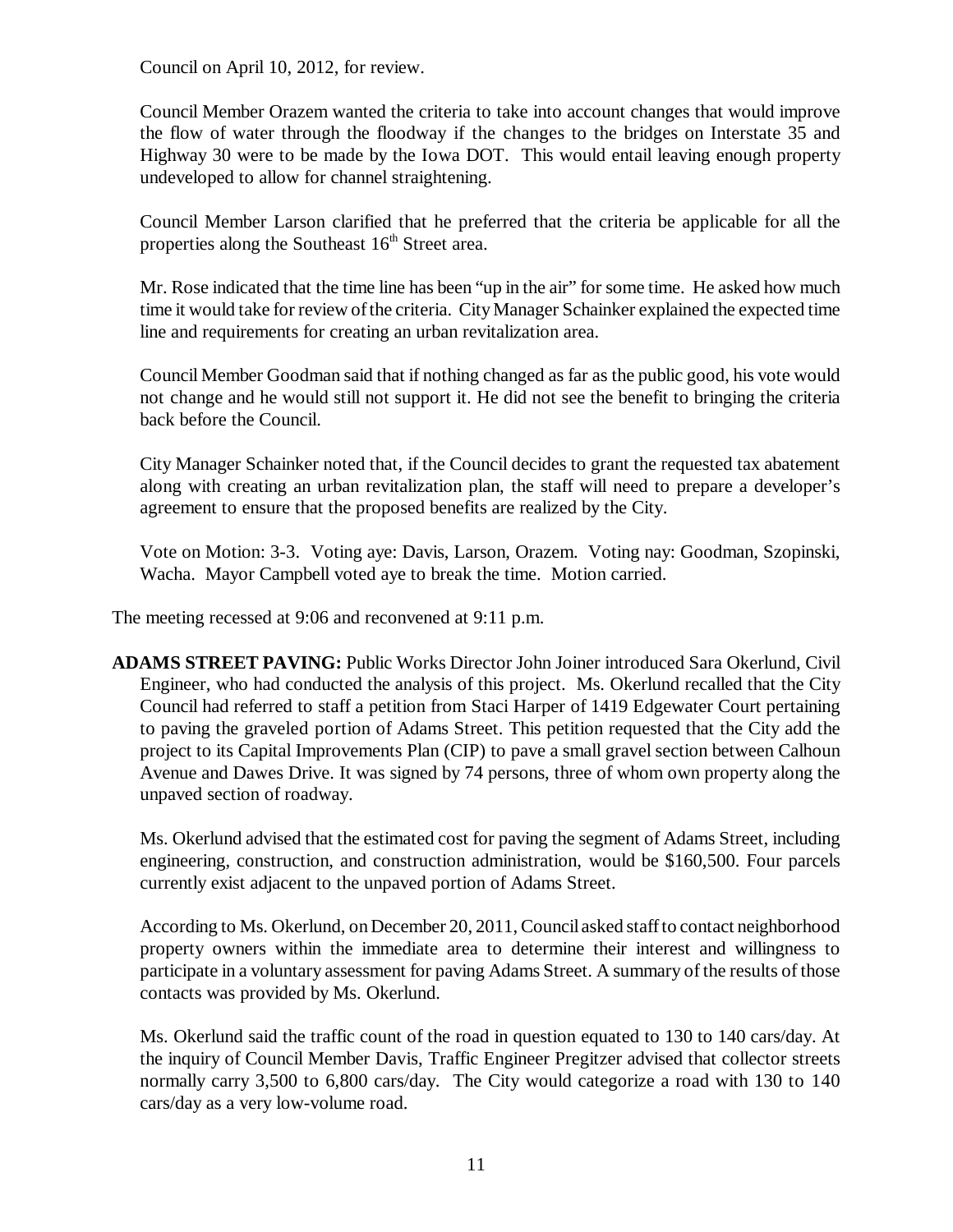Ms. Okerlund reviewed the comments received from property owners within the adjacent neighborhoods north of Bloomington Road, west of Grand Avenue, south of Ada Hayden Heritage Park, and both west of and along Hoover Avenue/Edgewater, and from a public

meeting held on April 2, 2012. She advised that most property owners along Top-O-Hollow Road reported they did not use the gravel section of Adams Street.

Council Member Szopinski pointed out that none of the people who live on the road in question initiated the project, yet they were being placed in the position to having to pay for a very expensive improvement.

Dennis Wendell, 917 Adams Street, Ames, noted that he had written or spoken to the City Council several times in the past two years about the need to pave Adams Street. He said that he fully supports the paving petition submitted by residents of the Reserve and preferred that the City Council approve Option 1 (to fund the project totally from property taxes) or Option 3 (to fund the project by \$139,100 in property taxes and \$21,400 from adjacent property owners), respectively. It was pointed out by Mr. Wendell that the longer it takes to get the paving project approved.

Roger Berger, 4121 Dawes, Ames, emphasized that the loose gravel washing from Adams Street onto Dawes Drive is an annoyance for many residents, not just those that live on Adams Street. He advised that he didn't really know how the paving should be paid for, but believes the road should be paved.

Staci Harper,1419 Edgewater Court, Ames, advised that her family pays its fair share by paying \$900/month in property taxes. She believes that the gravel road is a disgrace to Ames. That street leads to three City of Ames parks and many Ames residents take that street to get their children to school in Gilbert.

Dorothy Kizer, 3919 Dawes Drive, Ames, said that she does not use the gravel portion because there are other alternatives. She advised that she is 91 years old and had just lost her husband two months ago. Ms. Kizer said that she was not in a financial position to take on any more debt. Although she believes the road should be paved, it is her feeling that the City should pay for it.

Catherine Scott, 1510 Roosevelt, Ames, advocated for the City to pave the road and said that she would not mind her property tax monies being used to pave it.

At the inquiry of Mayor Campbell, Public Works Director Joiner advised that there are very few gravel roads left within the City limits. He recalled a similar project off Beedle Drive. The Council had approved paving the road through special assessments of the residents along the road. The residents objected to the use of special assessments; therefore the paving did not occur.

Council Member Goodman noted that the poll of the residents of the area in question indicated that 63% of the people who live in the area either did not care or did not want the road paved.

Moved by Wacha to direct staff to include the paving of Adams Street (Calhoun Avenue to Dawes Drive) in the CIP in a specified year with funding accomplished through a special assessment whereby the property owners will pay specified amounts equal to the estimated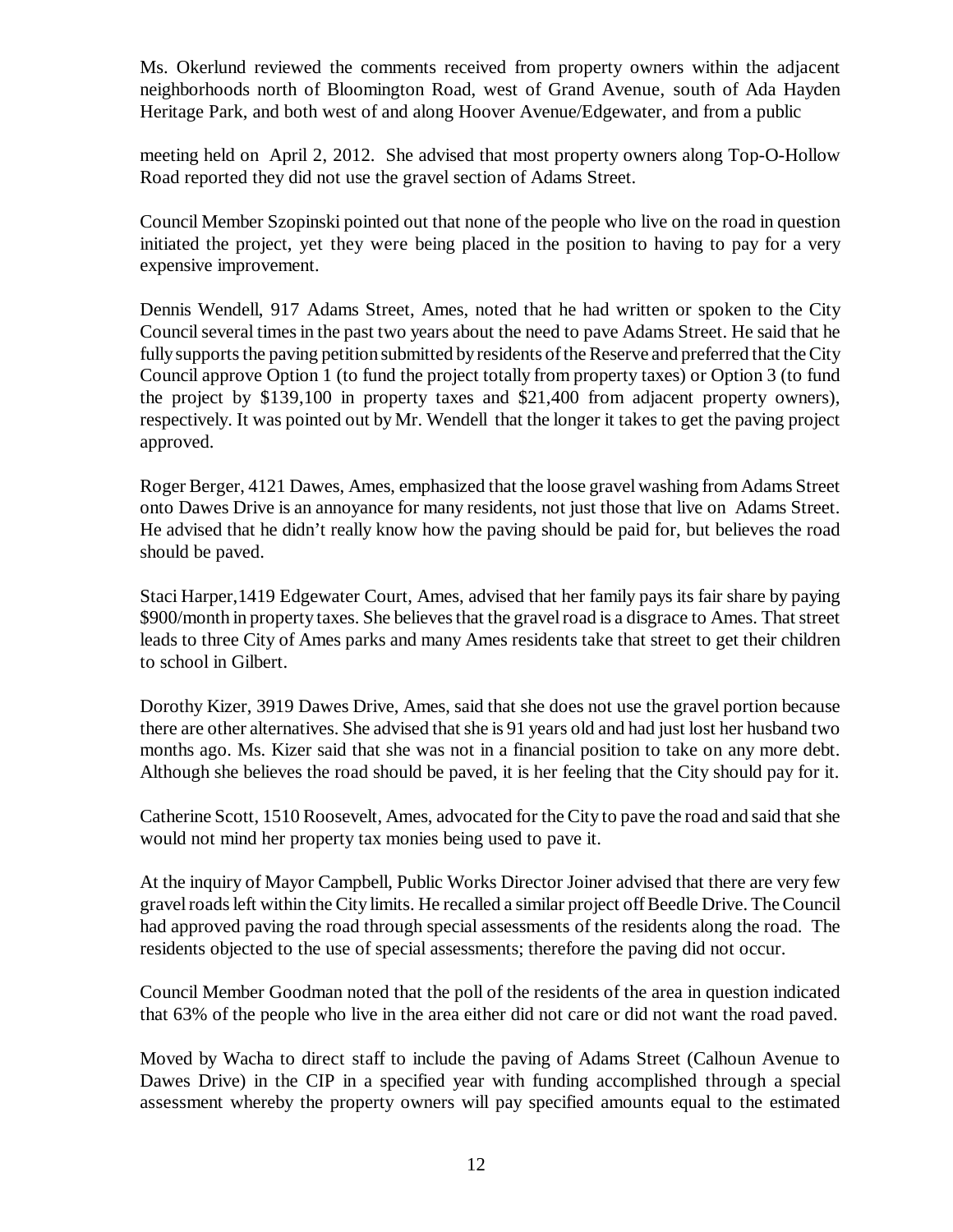increase in assessed value per parcel (\$12,600 for Parcel 1; \$8,800 for Parcel 2; and \$139,100 for the City).

After being asked, Director Joiner indicated that, if approved, the project would be bid this winter for construction the following spring.

Motion failed for lack of a second.

Moved by Orazem, seconded by Wacha, to direct staff to include the paving of Adams Street (Calhoun Avenue to Dawes Drive) in the CIP in a specified year with funding accomplished through a special assessment whereby the property owners will pay specified amounts equal to the estimated increase in assessed value per parcel (\$12,600 for Parcel 1, \$8,800 for Parcel 2; \$35,700 for Parcel 4; and the remainder paid by the City).

City Attorney Marek noted that if all adjacent property owners are not in favor of the assessment, the standard assessment procedure would need to be used.

Motion withdrawn.

Council Member Wacha said that he felt this was a quality of life issue and believed that the Council should state that it does not want gravel roads in the community.

Moved by Goodman to request staff to come up with a paving improvement program that would apply to all gravel roads in the community where 25% matching funds from interested parties would be received and the City would make up the difference.

Motion died for lack of a second.

Moved by Goodman, seconded by Szopinski, to direct staff to report back to the City Council with the number of gravel streets left in the City and a strategy for funding the paving of those streets.

Vote on Motion: 3-3. Voting aye: Goodman, Szopinski, Wacha. Voting nay: Davis, Larson, Orazem. Mayor voted aye to break the tie. Motion declared carried.

**UNIT NO. 8 FEEDWATER HEATER REPLACEMENT:** Electric Services Director Donald Kom reported that on May 8, 2012, the City Council decided to defer action on awarding a contract to SPX. Council expressed 1) concern about SPX's exceptions to City of Ames Standard Terms & Conditions; 2) inquired as to the reasons only a single bid had been received; and 3) if the non-responsive bidder had also indicated exceptions to City of Ames Standard Terms & Conditions, and why they failed to include a bid bond.

Mr. Kom explained that SPX had taken numerous exceptions to the City of Ames Standard Terms & Conditions on its bid submittal. The City Attorney identified two exceptions taken that would pose the greatest risk for the City; both exceptions dealt with liability issues. The first would subject the company's liability to the City only for acts of malicious or gross negligence. Normally, the City's liability standard is for ordinary negligence. The second involved capping the company's liability to equal the contract amount. In this case, it would be \$752,007. The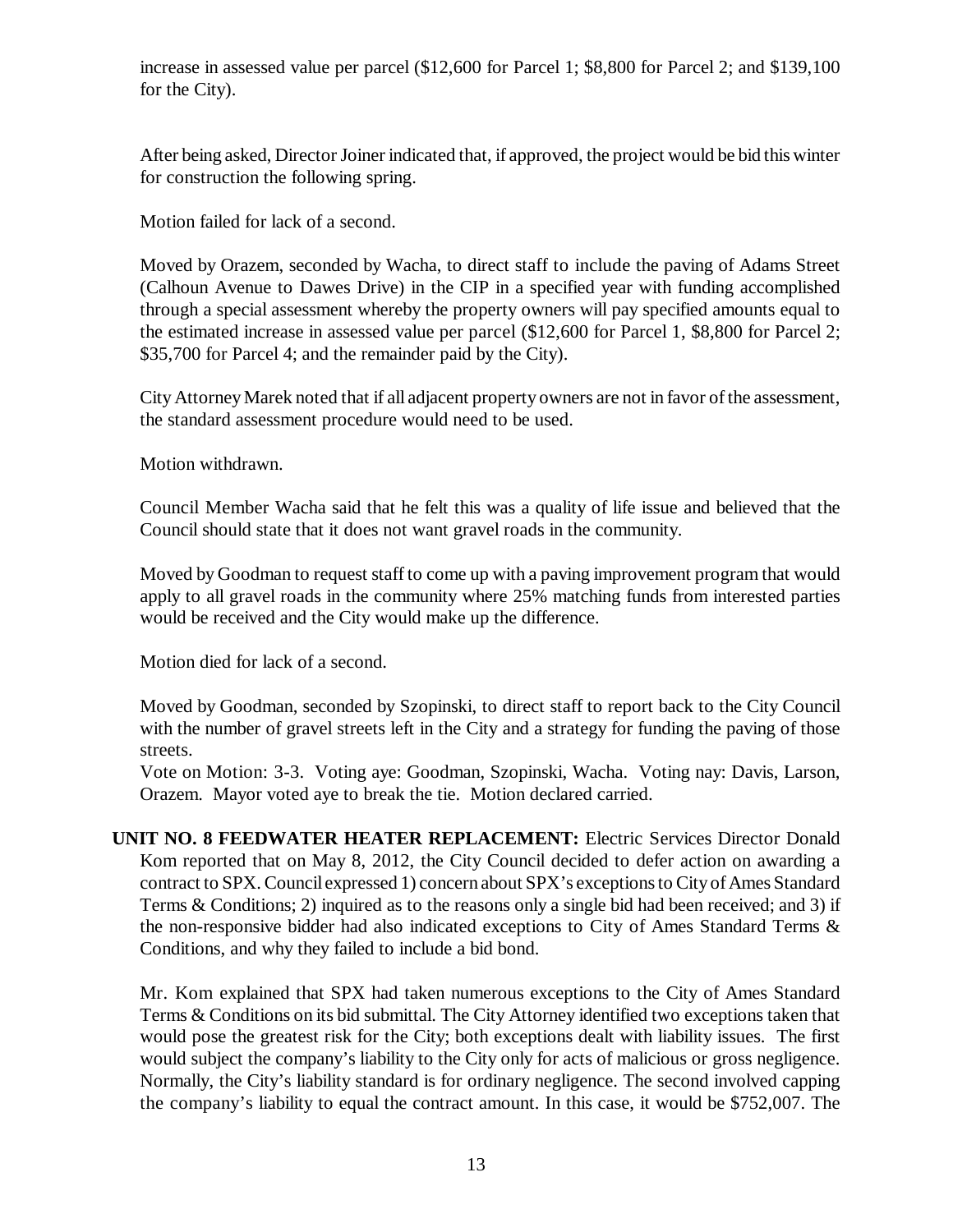City's normal practice would be to require liability coverage for \$1 million per occurrence and \$2 million in the aggregate. Staff contacted SPX and communicated to them that the City has some major concerns regarding their exceptions. As a result of this communication, staff was able to negotiate with SPX and they agreed to withdrawal all of the exceptions (including the gross negligence standard) taken in their bid except one. There is now only one modified exception for City Council to consider. SPX still wants to cap their liability, but is willing to increase the cap to two times the contract amount (\$1,504,014). While this is an improvement over their original proposal, the exception still contradicts sections of the standard terms and conditions of the bidding document. Staff reviewed the remaining exception proposed by SPX and the exceptions presented in the non-responsive bid and determined that it was worth the risk

by agreeing to the modified SPX exception. Pertaining to the non-responsive bid, when asked why a bid bond was not included, the respondent indicated that they did not know a bid bond was required, but could submit one after-the-fact.

According to Director Kom, staff believes that if the decision were made to rebid, there is a high probability that the rebid will have the same two bidders. SPX most likely will have removed their exceptions and the other bidder will have included a bid bond, but continue to have their exceptions.

Moved by Larson, seconded by Goodman, to adopt RESOLUTION NO. 12-269 agreeing to the single exception to the terms and conditions of the City of Ames bidding document and awarding a contract for Unit No. 8 Feedwater Heater Replacement to SPX Heat Transfer of Bethlehem, Pennsylvania, in the amount of \$752,007, plus applicable sales taxes to be paid directly by the City of Ames to the State of Iowa.

Roll Call Vote: 6-0. Resolution declared adopted unanimously, signed by the Mayor, and hereby made a portion of these minutes.

**PROPOSED ELECTRIC RATE ORDINANCE:** Finance Director Duane Pitcher advised that the Council was asking Council to pass the rate ordinance on first reading and then delay the second and third readings and adoption to allow staff to work through a process for customer notification and receive feedback on the new rate structure. The planned implementation would be no earlier than November 1, 2012. Mr. Pitcher presented a summary of changes in the proposed rate ordinance by class of customer.

Moved by Goodman, seconded by Szopinski, to pass on first reading the proposed revenueneutral Electric Rate Ordinance.

Roll Call Vote: 6-0. Motion declared carried unanimously.

Moved by Davis, seconded by Szopinski, to direct staff to delay the second and third readings and adoption of Ordinance to allow time to implement a customer notification process and solicit feedback.

Vote on Motion: 6-0. Motion declared carried unanimously.

**ENERGY RESOURCE OPTIONS STUDY:** Moved by Goodman, seconded by Wacha, to adopt RESOLUTION NO. 12-270 awarding a Professional Services Contract for Energy Resource Options Study to Black & Veatch of Kansas City, Missouri, in the amount of \$375,000. Roll Call Vote: 6-0. Resolution declared adopted unanimously, signed by the Mayor, and hereby made a portion of these minutes.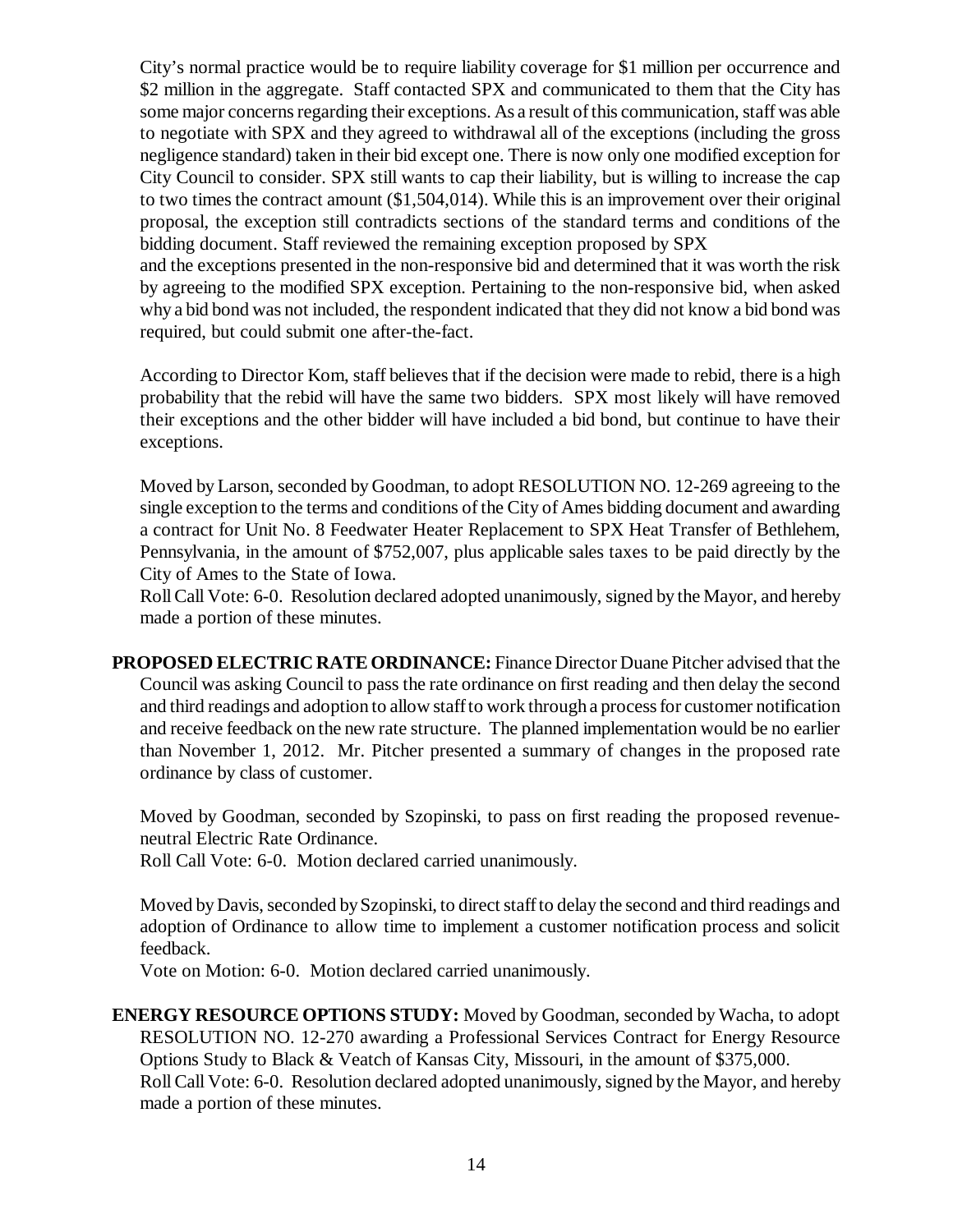**MIXED-USE BUILDING AT 127 STANTON AVENUE:** City Planner Jeff Benson advised that the property owner of 127 Stanton was proposing to replace the existing wood frame residence with a three-story "amenity building" that would provide recreational and leisure facilities for the residents of all the properties that Campus Acquisitions owns in Campustown. The building would include facilities for an outdoor pool area, yoga, weight, circuit, and cardio training as well as tanning and sauna. The third story of the building would contain four residential units with a total of nine bedrooms. Parking would be provided in the existing parking structure in the Legacy Tower if the City Council approves the Remote Parking Agreement.

According to Mr. Benson, the property owner has requested prior approval of a ten-year tax exemption on increased value by the proposed improvements for this project. The area in question is located within the Campustown Urban Revitalization Area. Mr. Benson explained the requirements needed to be met to be eligible for tax abatement. He noted that some of the detailed criteria of the Campustown Urban Revitalization Plan were developed with much larger residential uses in mind and would not be applicable to this project. Other measures needed for the safety of the proposed project were not included in the listed criteria; however, the Campustown Urban Revitalization Plan includes a provision for City Council approval of equivalent criteria. The criteria were reviewed by Planner Benson. He also described the maintenance and operational requirements that would be included in agreements to be signed by the owners.

It was noted that there is currently a bar to the south of the proposed project. There is a 12-foottall roofed green building, which would deter patrons who are using the raised deck of the bar from throwing things into the pool area of the subject site.

Police Chief Chuck Cychosz said that he had met with the developers of this project, and with the perimeter controls, the screening of the balconies, and commitment to ongoing maintenance, it should have a good positive effect on the facility.

It was pointed out by Council Member Davis that there would be screens on the south side balconies only.

Moved by Szopinski, seconded by Larson, to adopt RESOLUTION NO. 12-271 approving the Remote Parking Agreement.

Roll Call Vote: 6-0. Resolution declared adopted unanimously, signed by the Mayor, and hereby made a portion of these minutes.

Moved by Goodman, seconded by Larson, to adopt RESOLUTION NO. 12-272 approving eligibility for tax abatement in Campustown Urban Revitalization Area, subject to execution of Restrictive Covenants.

Council Member Davis noted that the facility will be used by only the residents and asked if it met the criteria for commercial space. Steve Osguthorpe, Director of the Planning and Housing Department, said that it did meet the definition in the *Municipal Code*.

Roll Call Vote: 6-0. Resolution declared adopted unanimously, signed by the Mayor, and hereby made a portion of these minutes.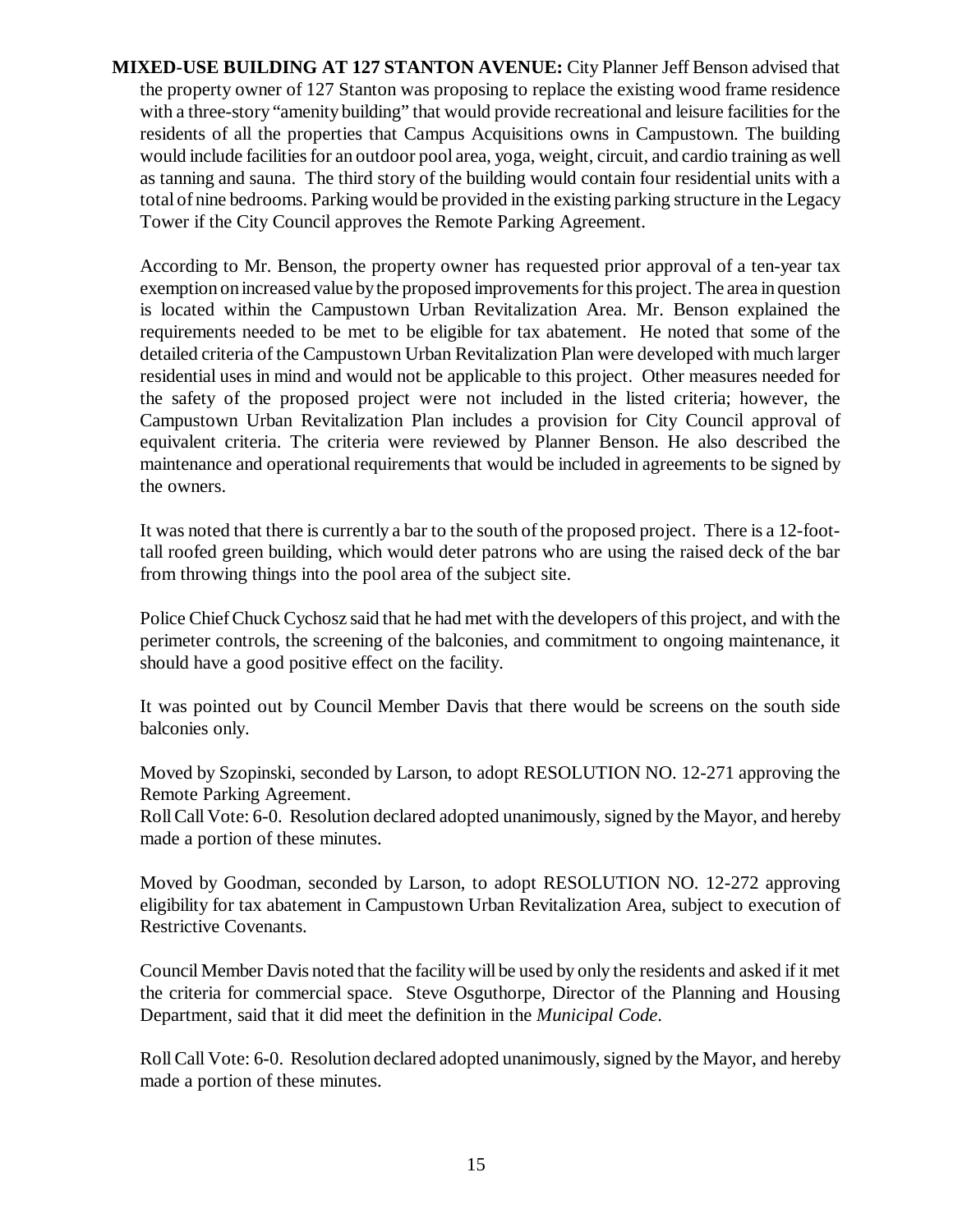**WELCH AVENUE PARKING LOT T:** Traffic Engineer Pregitzer provided the Council with background information concerning the City's leasing Welch Lot T at 209 Welch Avenue from the owner of the Pizza Pit restaurant. The City funded construction of the parking lot in 1992 after a lease was obtained for the property. According to Mr. Pregitzer, the operating revenue from the rental and metered spaces is approximately \$8,600 per year and does not cover the cost of the lease payments and maintenance of the lot, which equate to \$25,319.

Mr. Pregitzer noted that, with the completion of the Intermodal Facility, which will add 384 new parking stalls to the Campustown area, staff was proposing a three-year lease to allow the City to be responsive to potential effects the new facility may have on Campustown parking. According to Mr. Pregitzer, the owner of Lot T prefers a five-year lease. Tom Northrop, owner of Pizza Pit restaurant and Green Book, LLC, explained that he preferred a longer-term lease, but given the fact that the new Intermodal Facility would be finished in June and provide much needed parking, he would be agreeable to a three-year term lease.

Moved by Davis, seconded by Szopinski, to adopt RESOLUTION NO. 12-273 approving a 3 year lease with Green Book, LLC, for Welch Avenue Parking Lot T. Roll Call Vote: 6-0. Resolution declared adopted unanimously, signed by the Mayor, and hereby

**NORTH GROWTH AREA PUBLIC IMPROVEMENTS:** City Manager Schainker described the cost breakdown among Quarry Estates, Hunziker, Rose Prairie, and the City.

Moved by Davis, seconded by Orazem, to adopt RESOLUTION NO. 12-274 approving Cost-Sharing Agreements with Quarry Estates, Hunziker, and Rose Prairie. Roll Call Vote: 6-0. Resolution declared adopted unanimously, signed by the Mayor, and hereby made a portion of these minutes.

Moved by Davis, seconded by Orazem, to adopt RESOLUTION NO. 12-275 waiving City's policies for solicitation of professional services; awarding a contract to Civil Design Advantage of Grimes, Iowa, in the amount of \$119,756; and approving \$15,000 from savings in previous General Obligation Bond projects for the City's portion of the street design work.

Roll Call Vote: 6-0. Resolution declared adopted unanimously, signed by the Mayor, and hereby made a portion of these minutes.

**FLOOD ACTIONS AND UPDATE/EMERGENCY RESPONSE TIME POLICY:** Moved by Davis, seconded by Goodman, to delay the flood actions and update and emergency response time policy.

Vote on Motion: 6-0. Motion declared carried unanimously.

made a portion of these minutes.

**CITY HALL SPACE REUSE PROJECT:** Fleet Services Director Paul Hinderaker explained the planned renovations to City Hall. A Homeland Security Grant in the amount of \$600,000 had been secured to help pay for the improvements.

Moved by Davis, seconded by Goodman, to adopt RESOLUTION 12-276 approving preliminary plans and specifications for City Hall Space Reuse Project; setting June 27, 2012, as bid due date and July 10, 2012, as date of public hearing.

Roll Call Vote: 6-0. Resolution declared adopted unanimously, signed by the Mayor, and hereby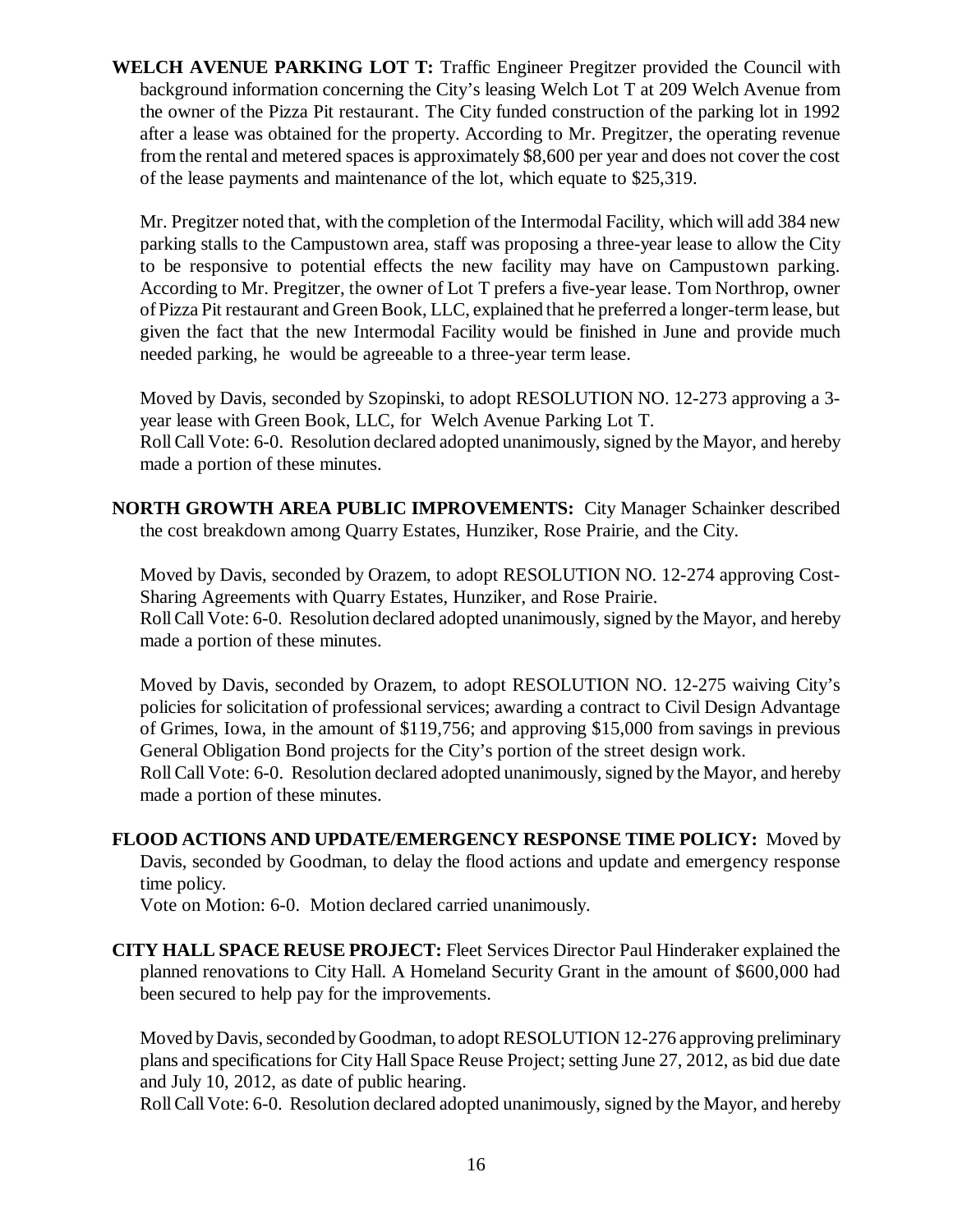made a portion of these minutes.

**HEARING ON SOUTHEAST ENTRYWAY PROJECT:** Mayor Campbell opened the public hearing. No one came forward to speak, and the Mayor closed the hearing.

Public Works Director Joiner advised that one bid had been submitted; it came in \$100,000 over the engineer's estimate. He reported that staff needed time to research other funding sources.

Moved by Goodman, seconded by Davis, to accept the report of bids. Vote on Motion: 6-0. Motion declared carried unanimously.

**HEARING ON ZONING ORDINANCE TEXT AMENDMENT TO ADOPT ALTERNATIVE LANDSCAPING STANDARDS FOR AUTO AND MARINE CRAFT TRADE USES (CONTINUED FROM May 8, 2012):** Moved by Davis, seconded by Goodman, to continue the hearing to June 12, 2012.

Vote on Motion: 6-0. Motion declared carried unanimously.

## **HEARING ON ORDINANCE INCORPORATING** *IOWA CODE* **SECTION 317.1A, DEFINING NOXIOUS WEEDS, INTO** *MUNICIPAL CODE* **AND DECLARING NOXIOUS WEEDS AS A PUBLIC NUISANCE ENFORCEABLE AS A MUNICIPAL INFRACTION:**

City Manager Schainker introduced Sara Kramer, Neighborhood Inspector. Ms. Kramer showed pictures of the types of weeds on which the City had received complaints. She showed examples of weeds that are not on the State of Iowa noxious weed list.

Ms. Kramer reviewed statistics on weed complaints received in calendar year 2011. Seventeen (17) of the 56 complaints received were found to have unmowed grass, but no violation of the State's noxious weed standards had occurred.

The public hearing was opened by the Mayor. She closed same after no one asked to speak.

Moved by Goodman, seconded by Szopinski, to pass on first reading an ordinance incorporating *Iowa Code* Section 317.1A, Defining Noxious Weeds into *Municipal Code* and declaring noxious weeds as a public nuisance enforceable as a municipal infraction. Roll Call Vote: 6-0. Motion declared carried unanimously.

**HEARING ON FINAL AMENDMENTS TO FISCAL YEAR 2011/12 BUDGET:** Finance Director Duane Pitcher summarized the final amendments by fund.

The Mayor opened the public hearing and closed same after no one came forward to speak.

Moved by Davis, seconded by Goodman, to adopt RESOLUTION NO. 12-277 amending the current budget for Fiscal Year ending June 30, 2012.

Roll Call Vote: 6-0. Resolution declared adopted unanimously, signed by the Mayor, and hereby made a portion of these minutes.

**REZONING PROPERTY LOCATED AT 3799 CEDAR LANE:** Moved by Davis, seconded by Larson, to pass on second reading an ordinance rezoning property located at 3799 Cedar Lane from Planned Residence District (F-PRD) to Government/Airport (S-GA).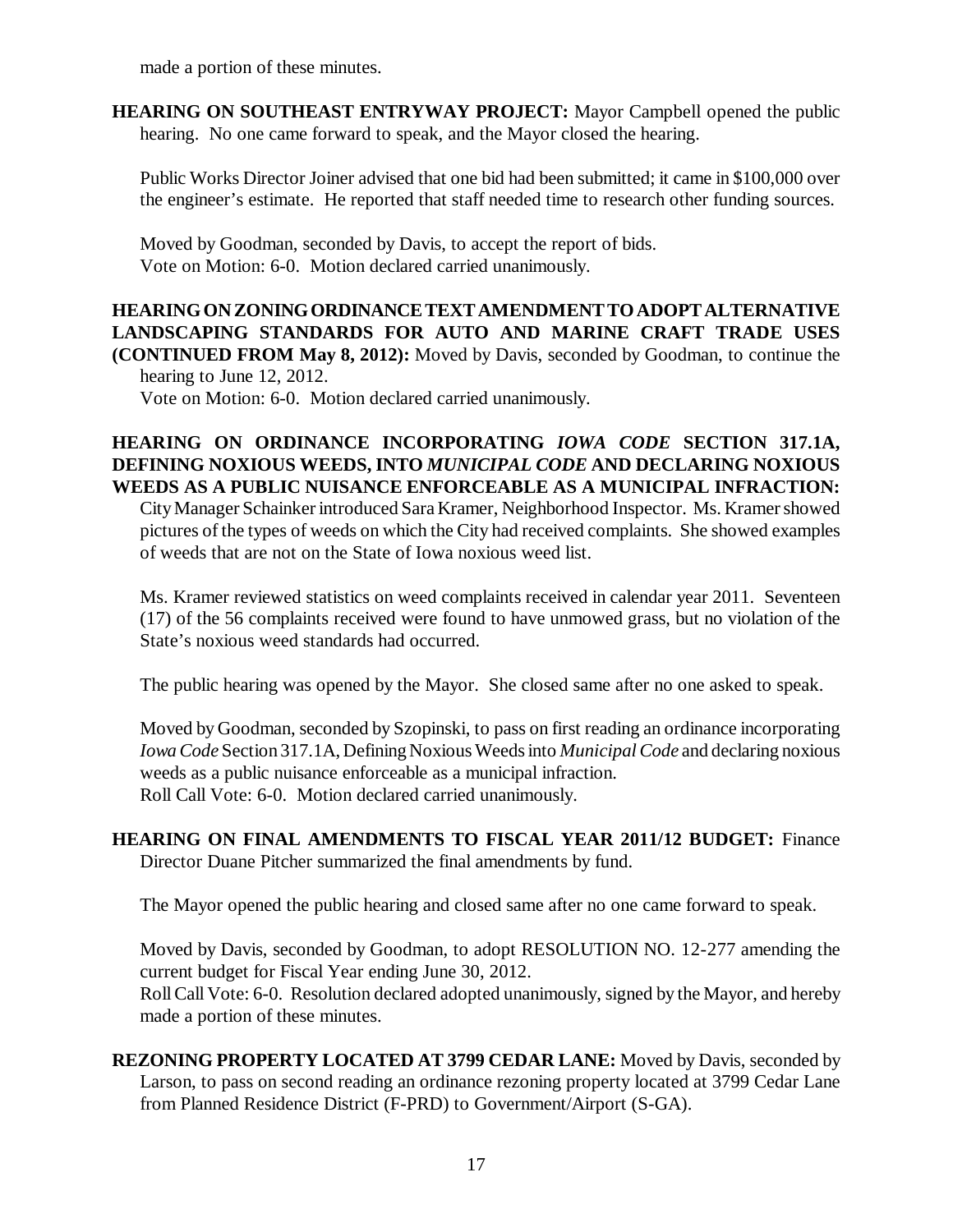Roll Call Vote: 6-0. Motion declared carried unanimously.

**ORDINANCE TO ADD AN EXCEPTION FOR STRIPING OF PARKING SPACES DESIGNATED FOR OUTDOOR DISPLAY OF VEHICLES FOR SALE OR LEASE:** Moved

by Goodman, seconded by Davis, to pass on second reading an ordinance to add an exception for striping of parking spaces designated for outdoor display of vehicles for sale or lease. Roll Call Vote: 6-0. Motion declared carried unanimously.

**ORDINANCE TO ADOPT PROVISIONS FOR INTEGRATED SITE PLAN SUBDIVISIONS:** Moved by Goodman, seconded by Davis, to pass on second reading an ordinance to adopt provisions for integrated site plan subdivisions.

Roll Call Vote: 6-0. Motion declared carried unanimously.

**ORDINANCE ESTABLISHING PARKING REGULATIONS FOR TIMBER RIDGE**

**DRIVE:** Moved by Goodman, seconded by Davis, to pass on second reading an ordinance establishing parking regulations for Timber Ridge Drive.

Roll Call Vote: 6-0. Motion declared carried unanimously.

**ORDINANCE ADOPTING WATER AND SEWER RATES:** Moved by Goodman, seconded by Larson, to pass on third reading and adopt ORDINANCE NO. 4112 adopting water and sewer rates.

Roll Call Vote: 6-0. Ordinance declared adopted unanimously, signed by the Mayor, and hereby made a portion of these minutes.

# **ORDINANCE INCREASING ILLEGAL PARKING FINES AND REMOVING REFERENCES TO COINS IN THE FORM OF PAYMENT FOR PARKING METERS:**

Moved by Goodman, seconded by Larson, to pass on third reading and adopt ORDINANCE NO. 4113 increasing illegal parking fines and removing all references to coins in the form of payment for parking meters.

Roll Call Vote: 6-0. Ordinance declared adopted unanimously, signed by the Mayor, and hereby made a portion of these minutes.

**COUNCIL COMMENTS:** Moved by Davis, seconded by Goodman, to refer to staff the letter from the Rassmussen Group dated May 18, 2012, requesting waivers from subdivision regulations. Vote on Motion: 6-0. Motion declared carried unanimously.

Council Member Larson asked for a memo from staff laying out the time line for the referrals concerning annexation of land at the Oaks Golf Course and land along George Washington Carver.

Moved by Szopinski, seconded by Orazem, to refer to staff the letter from Campustown Action Association dated May 16, 2012, requesting changes to the Ordinance pertaining to sidewalk cafes.

Vote on Motion: 6-0. Motion declared carried unanimously.

**ADJOURNMENT:** Moved by Davis to adjourn the meeting at 11:28 p.m.